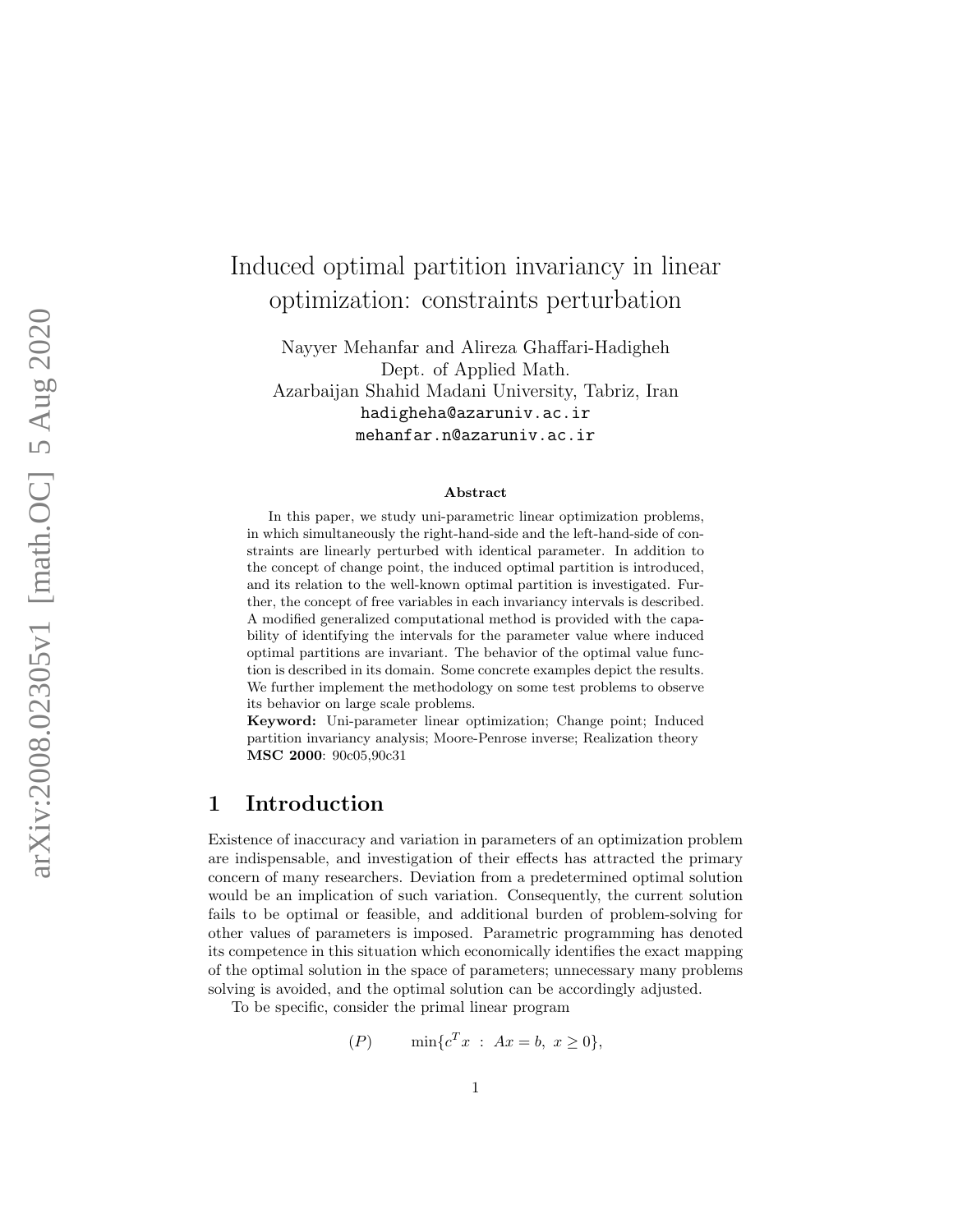and its dual as

$$
(D) \qquad \max\{b^T y \; : \; A^T y + s = c, \; s \ge 0\},
$$

where  $c \in \mathbb{R}^n$ ,  $b \in \mathbb{R}^m$  and  $A \in \mathbb{R}^{m \times n}$  are fixed data; and  $x, s \in \mathbb{R}^n$  and  $y \in \mathbb{R}^m$ are unknown vectors. Usually, vectors b and c are referred to as rim data. Assume that these problems are feasible, and denote their feasible solution sets by  $P$  and  $D$ , respectively. A primal feasible solution x and a dual feasible solution  $(y, s)$  are optimal solutions if they satisfy the well-known complementary condition  $x^T s = 0$ . Optimal solution sets of these problems are denoted by  $\mathcal{P}^*$  and D<sup>∗</sup> , correspondingly.

Consider the index set  $\{1, 2, ..., n\}$ . Let  $\beta$  be a set of m indices in this identifying a nonsingular submatrix  $A_B$  from the columns of A, and  $\mathcal{N} =$  $\{1, 2, \ldots, n\} \setminus \mathcal{B}$ . The vector  $x^T = (x_{\mathcal{B}}^T, x_{\mathcal{N}}^T)$  is called a primal basic feasible solution where  $x_{\mathcal{B}} = A_{\mathcal{B}}^{-1} b \geq 0$ , and  $x_{\mathcal{N}} = 0$ . A dual basic feasible solution is identified as  $y = A_{\mathcal{B}}^{-T} c_{\mathcal{B}}$  and  $s = c - A^{T} A_{\mathcal{B}}^{-T} c_{\mathcal{B}} \ge 0$ . Recall that a basic optimal solution specifies a partition of the index set, known as basic optimal partition.

A primal-dual optimal solution  $(x^*, y^*, s^*)$  is strictly complementary when  $x^* + s^* > 0$ . By the Goldman-Tucker's theorem [\[10\]](#page-22-0), the existence of a strictly complementary solution is guaranteed if both Problems  $(P)$  and  $(D)$  are feasible. Interior point methods start from a solution and terminate at a strictly complementary optimal solution [\[15\]](#page-22-1). Having a primal-dual strictly complementary optimal solution, the index set  $\{1, 2, \ldots, n\}$  is partitioned as

$$
B := \{j|x_j^* > 0, \text{ for some } x^* \in \mathcal{P}^*\},
$$
  
\n
$$
N := \{j|s_j^* > 0, \text{ for some } (y^*, s^*) \in \mathcal{D}^*\}.
$$

This partition is denoted by  $\pi = (B, N)$ , and known as optimal partition. It is identical with the basic optimal partition only if the primal and dual optimal solutions are nondegenerate.

We consider the following uni-parametric linear optimization problem

$$
P(\triangle A, \triangle b) \qquad \min \{c^T x : (A + \lambda \triangle A)x = b + \lambda \triangle b, x \ge 0\},
$$

where  $\lambda \in \mathbb{R}$  is a parameter,  $\Delta b \in \mathbb{R}^m$  and  $\Delta A \in \mathbb{R}^{m \times n}$  are perturbing directions with no specific restriction on  $\triangle A$  and  $\triangle b$ .

In uni-parametric programming, it is assumed that the data are perturbed along a direction according to the parameter. The aim is to identify the region for the parameter value, where specific properties of the current optimal solution do not alter. For example, if the current optimal solution is basic, one might be interested in identifying the region at which the known optimal basis is invariant for every parameter values in this region. On the other hand, when the solution is strictly complementary, the aim could be the specifying of a region at which the known optimal partition is invariant for every parameter value in this region. We characterize conditions that guarantee the convexity of these regions. Recall that degeneracy of a primal or dual basic solution leads to having multiple dual or primal optimal solutions. Therefore, the basic optimal partition may not be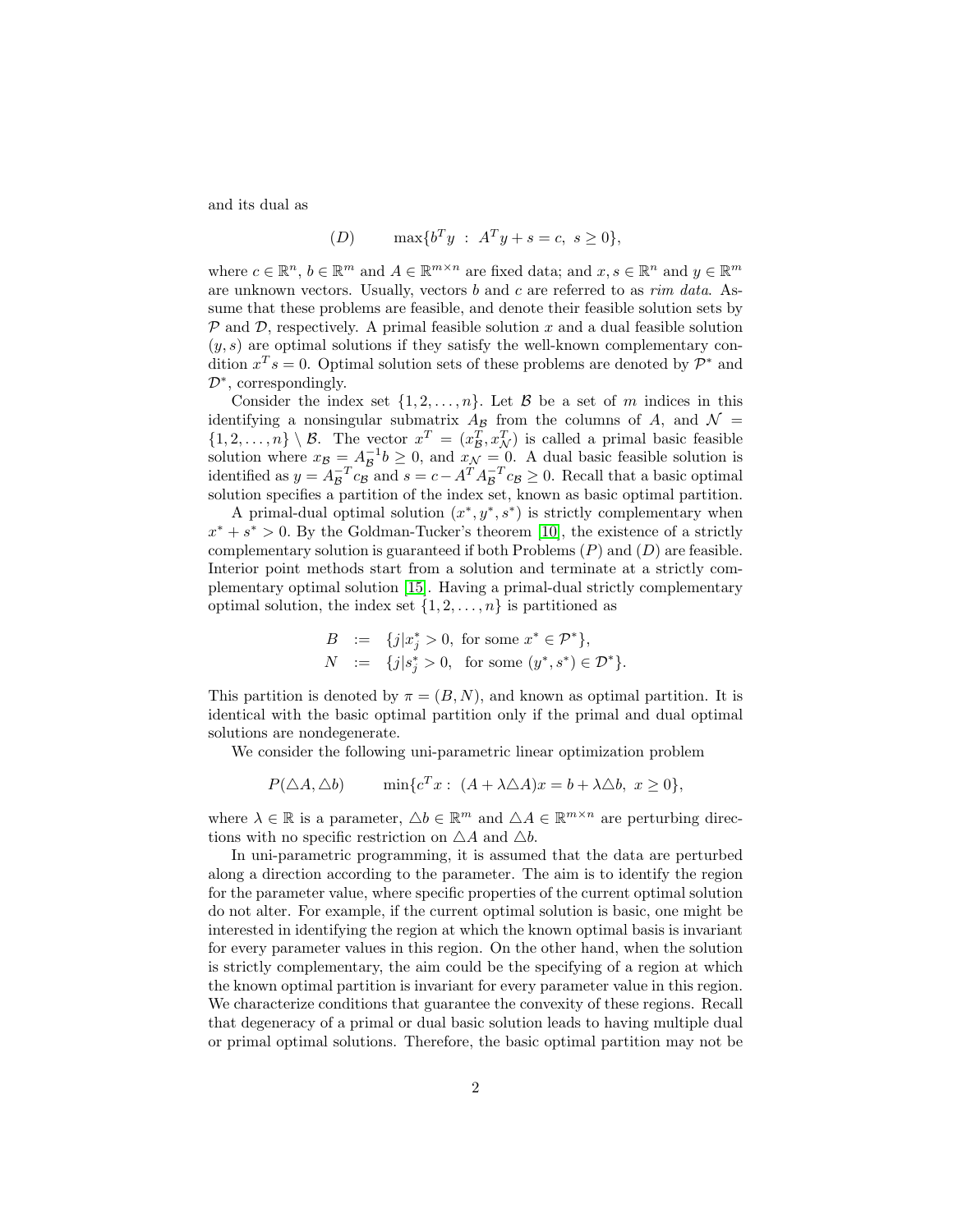unique in general. In spite, the convexity of optimal solution sets implies the uniqueness of the optimal partition.

We recall that the Problem  $P(\Delta A, \Delta b)$  has been studied when the basic optimal partition is known. The case when either  $\triangle A$  or  $\triangle b$  is zero, also studied. In this paper, we investigate the behavior of Problem  $P(\triangle A, \triangle b)$  when the optimal partition is known, and identify the regions where the given optimal partition is invariant. To do this end, we have to define the notion of induced optimal partition. Despite the optimal partition, which defines transition points, induced optimal partition suggests other points; here, we refer to as change points. These two types of points lead to determine the regions as intervals.

A computational algorithm is provided for finding all potential such intervals. Furthermore, the representation of the optimal value function is presented, and the results are clarified using some concrete examples. The methodology is also implemented on some test problems to investigate the efficiency of the algorithm and to observe computational challenges.

The rest of paper is organized as follows. Section [2](#page-2-0) is devoted to reviewing the so-far-existing results of linear parametric programming in a nutshell. In Section 3, in addition to expression the admissibility of a direction  $(\triangle A, \triangle b)$ of  $P_{\lambda}(\Delta A, \Delta b)$ , we review some other necessary concepts as optimal partition invariancy on Problem  $P_{\lambda}(\triangle A)$ , pseudo-inverse, and realization theory. In Section [4,](#page-7-0) the concept of optimal partition invariancy on principal problem is generalized to the Problem  $P_{\lambda}(\triangle A)$ . The notion of change point is defined and distinguished from the transition point. Its economical interpretation is highlighted via a simple example. In Section 5, a generalized explicit formula is presented that identifies a closed form of the optimal value function on each invariancy interval. The process of finding all transition points, change points, and invariancy intervals are provided in Section [6.](#page-14-0) Some concrete examples illustrate the results in Section [7,](#page-15-0) and the methodology is also implemented on some test problems. The final section contains some concluding remarks.

### <span id="page-2-0"></span>2 Literature Review

Let us first review some findings in parametric linear programming. In a parametric linear optimization when right-hand-side is perturbed, it is proved that the invariancy regions are open intervals if they are not a singleton. Moreover, the optimal value function is a continuous piecewise linear over these intervals [\[15\]](#page-22-1), and therefore, these intervals may be referred to as linearity intervals. Singleton regions are referred to as break points since optimal value function does not have a continuous derivative at these points.

Perturbation at the left-hand-side alongside a direction  $\triangle A$  with arbitrary rank has been studied to find basic invariancy intervals[\[7\]](#page-21-0). The author studied properties of the optimal value function and the associated optimal basic feasible solution in a neighborhood about a fixed parameter value. Computable formulas for the Taylor series' (and hence all derivatives) of the optimal value function were provided, as well as for the primal and dual optimal basic solutions as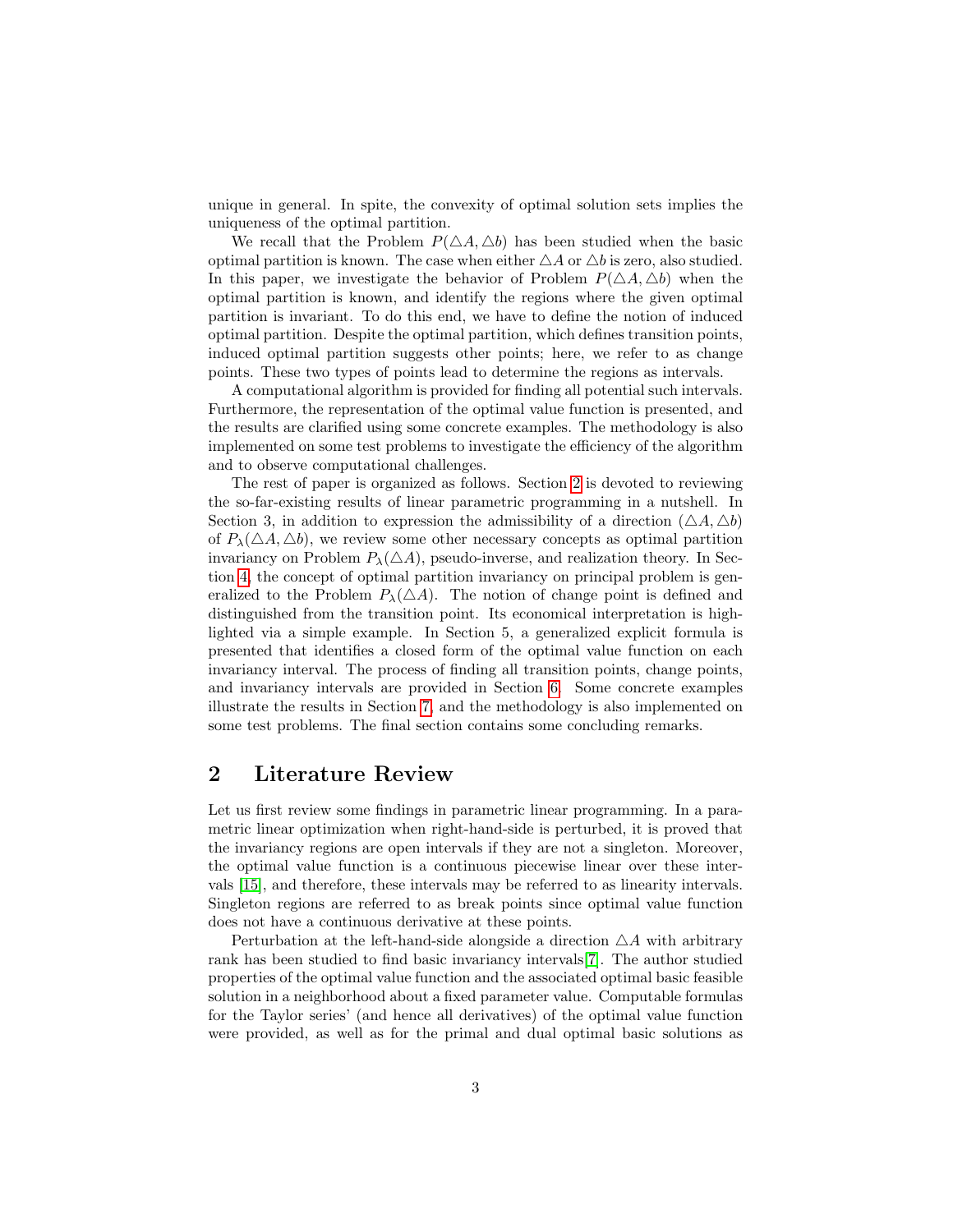functions of the parameter. It also identifies the parameter values where the optimal value function is differentiable in the case of degeneracy.

In another study, the author considered the same problem and could present a closed form of the optimal value function as a fractional function of the parameter in the optimal basic invariancy interval [\[16\]](#page-22-2). It was denoted that the optimal value function is piecewise fractional in terms of the parameter. In another study, a solution algorithm has presented for a linear program with inequality constraints and a single parameter at their left-hand-side [\[14\]](#page-22-3). This algorithm includes inversion techniques of perturbed matrices, which accompanies with some computational complexities. The case when the problem is in the canonical form, a primal-dual strictly complementary optimal solution is in hand, and perturbing direction is of rank one, has been studied in [\[11\]](#page-22-4).

Recently an algorithm has been introduced for the exact solution of multiparametric linear programming problems with inequality constraints [\[6\]](#page-21-1). The perturbation occurs simultaneously on the objective functions coefficients, the right-hand-side, and the left-hand-side of the constraints. This algorithm is based on the principles of symbolic manipulation and semi-algebraic geometry, and critical regions are identified by semi-algebraic geometry. From the critical region, the authors meant the region where active constraint sets are invariant. , It is shown that these regions are neither necessarily convex nor connected. The entire parametric space is explored implicitly within the algorithm, while there is no necessity for determining the inverse of parametric matrices. It was shown that the objective function is fractional on critical regions. Though their considered problem can be reduced to  $P(\triangle A, \triangle b)$ , their assumption on the invariancy of the active set of constraints necessitate having an optimal basic solution. Moreover, their approach is highly dependent on mathematical software, which may increase the complexity of computation. As the author acknowledged, their methodology is not efficient for large-scale problems.

In another study, the case when  $\triangle A$  is of arbitrary rank, and the problem is in standard form with known optimal partition, has been investigated [\[8\]](#page-21-2). Their method was an adaptation of the proposed approach in [\[16\]](#page-22-2). The authors presented a computational procedure for finding all intervals, and the representation of the optimal value function on these intervals. They further investigated some properties of the optimal value function. Let us call the considered problem in [\[8\]](#page-21-2) as the principal parametric linear program which, in our notation, is

$$
P_{\lambda}(\triangle A) \quad \min \{c^T x \; : \; (A + \lambda \triangle A)x = b, \; x \ge 0\}.
$$

Its dual is

$$
D_{\lambda}(\triangle A) \quad \max\{b^T y \; : \; (A + \lambda \triangle A)^T y + s = c, \; s \ge 0\}.
$$

Let  $\mathcal{P}^*(\lambda)$  and  $\mathcal{D}^*(\lambda)$  denote the optimal solution sets of  $P_\lambda(\triangle A)$  and  $D_\lambda(\triangle A)$ , respectively.

The main results deserve to mention are as follows. Despite the case when only rim data is perturbed, that the domain of the optimal value function is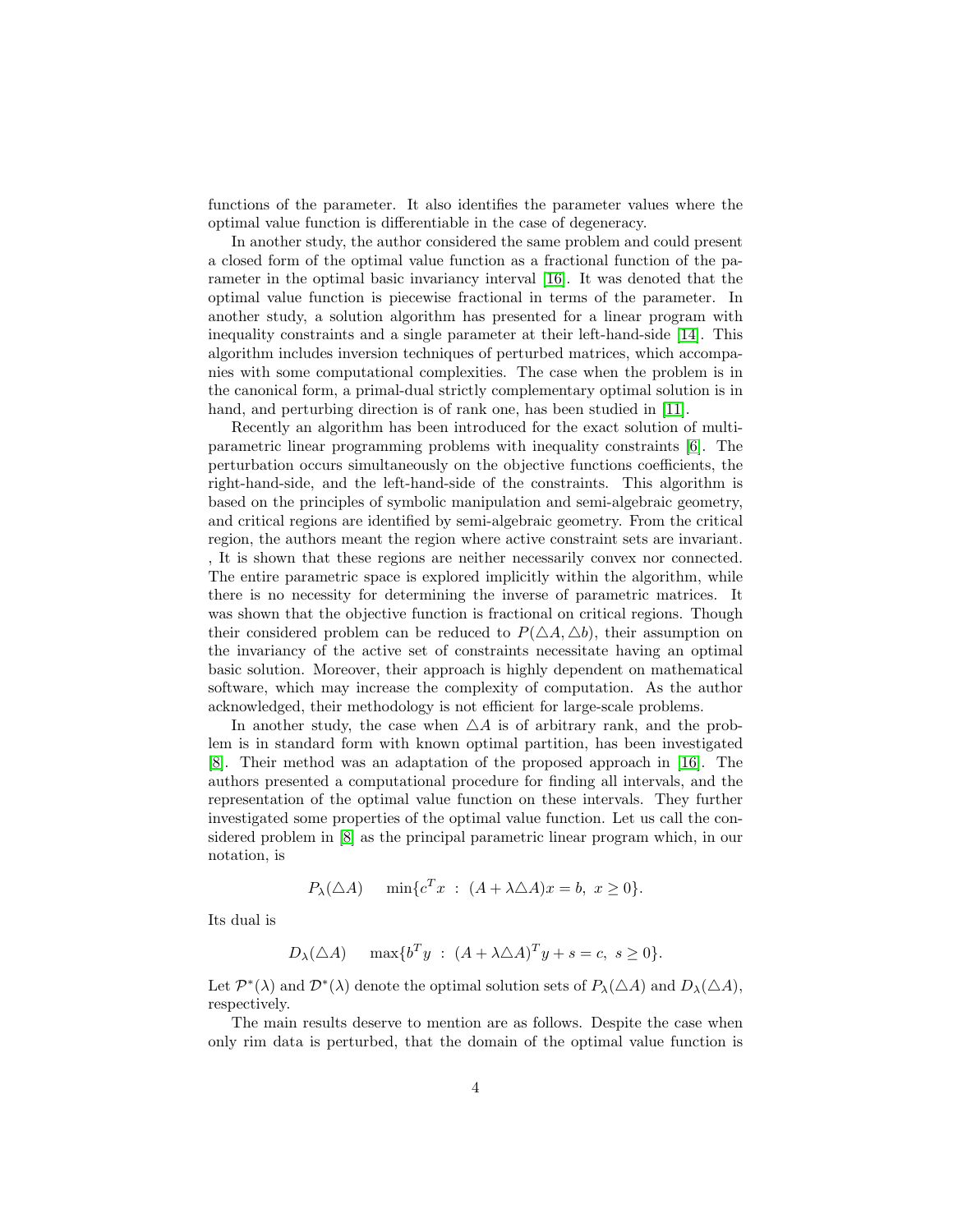closed [\[9,](#page-22-5) [15\]](#page-22-1), this domain might be open when  $\Delta A$  is perturbed. Further, there is no clear relation between optimal partitions at a breakpoint and at its potential neighboring intervals despite the perturbation at rim data [\[13\]](#page-22-6). Moreover, the invariancy region might not be convex unless with some conditions[\[11\]](#page-22-4). The last, unlike rim variation, the set of admissible changes (See page [5\)](#page-4-0) corresponding to Problem  $P_{\lambda}(\triangle A)$  is not a convex set [\[11\]](#page-22-4).

# 3 Preliminaries

In this section, some necessary preliminary concepts and assumptions for the convexity of the invariancy region are posed, and optimal partition invariancy is reviewed in our literature. It follows by the concept of Moore-Penrose inverse and finalizes with some facts from realization theory.

#### <span id="page-4-0"></span>3.1 Convexity of the invariancy region

In the following subsection, we consider some assumptions that guarantee the convexity of the invariancy region for the problem  $P(\Delta A, \Delta b)$ . Observe that the dual of this problem is

 $D(\triangle A, \triangle b)$  max $\{(b + \lambda \triangle b)^T y : (A + \lambda \triangle A)^T y + s = c, s \ge 0\}.$ 

Here  $\lambda$  runs throughout a nonempty subset  $\Lambda \subseteq \mathbb{R}$ , where Problem  $P(\triangle A, \triangle b)$ has an optimal solution for every parameter value  $\lambda \in \Lambda$ . This set is nonempty since it is assumed that Problems  $P(\triangle A, \triangle b)$  and  $D(\triangle A, \triangle b)$  are feasible at  $\lambda = 0$ . In general,  $\Lambda$  is not a convex set, and to guarantee its convexity, we have to make some assumptions. First, let  $\Delta = (\Delta A, \Delta b)$  denote a perturbing direction referred to as *change direction*. For a  $\lambda \in \mathbb{R}$ ,  $\lambda \triangle$  is said an *admissible change* if Problem  $P(\Delta A, \Delta b)$  has an optimal solution, or equivalently

<span id="page-4-1"></span>
$$
\exists (x, y), x \ge 0: (A + \lambda \triangle A)x = b + \lambda \triangle b, (A + \lambda \triangle A)^{T}y \le c.
$$

There are some instances at which,  $\lambda \triangle$  is not an admissible change for all  $\lambda \in (0, \lambda^*)$ , just because  $\lambda^* \Delta$  is an admissible change. A change direction  $\Delta$ is an *admissible direction* if there exists  $\lambda^* > 0$ , such that  $\lambda \Delta$  is an admissible change for all  $\lambda \in [0, \lambda^*)$ . Let us denote the set of all admissible directions by A. For an admissible direction  $\triangle$ , let  $\Lambda(\triangle) := {\lambda : \lambda \triangle \in \mathcal{A}}$  and  $\lambda^*(\triangle) :=$  $\sup\{\lambda^*: \forall \lambda \in [0,\lambda^*), \lambda \in \Lambda(\Delta)\}\.$  Analogous to [\[11\]](#page-22-4), it can be proved that if  $\mathcal{A} = \bigcup_{k=1}^K {\mathcal{P}_k}$ , and each  $\mathcal{P}_k$  is a polyhedron containing the origin, then  $\Lambda(\triangle)$ is simply an interval. In this study, we assume that these conditions are fulfilled.

#### 3.2 Optimal partition invariancy

Let us quote the notion of optimal partition from [\[8\]](#page-21-2), and clarify its relationship with the optimal partition defined in Page [2.](#page-0-0) Let

$$
\tau: \{1, \ldots, l\} \to \{1, \ldots, n\}, \tau': \{1, \ldots, n-l\} \to \{1, \ldots, n\},
$$
 (1)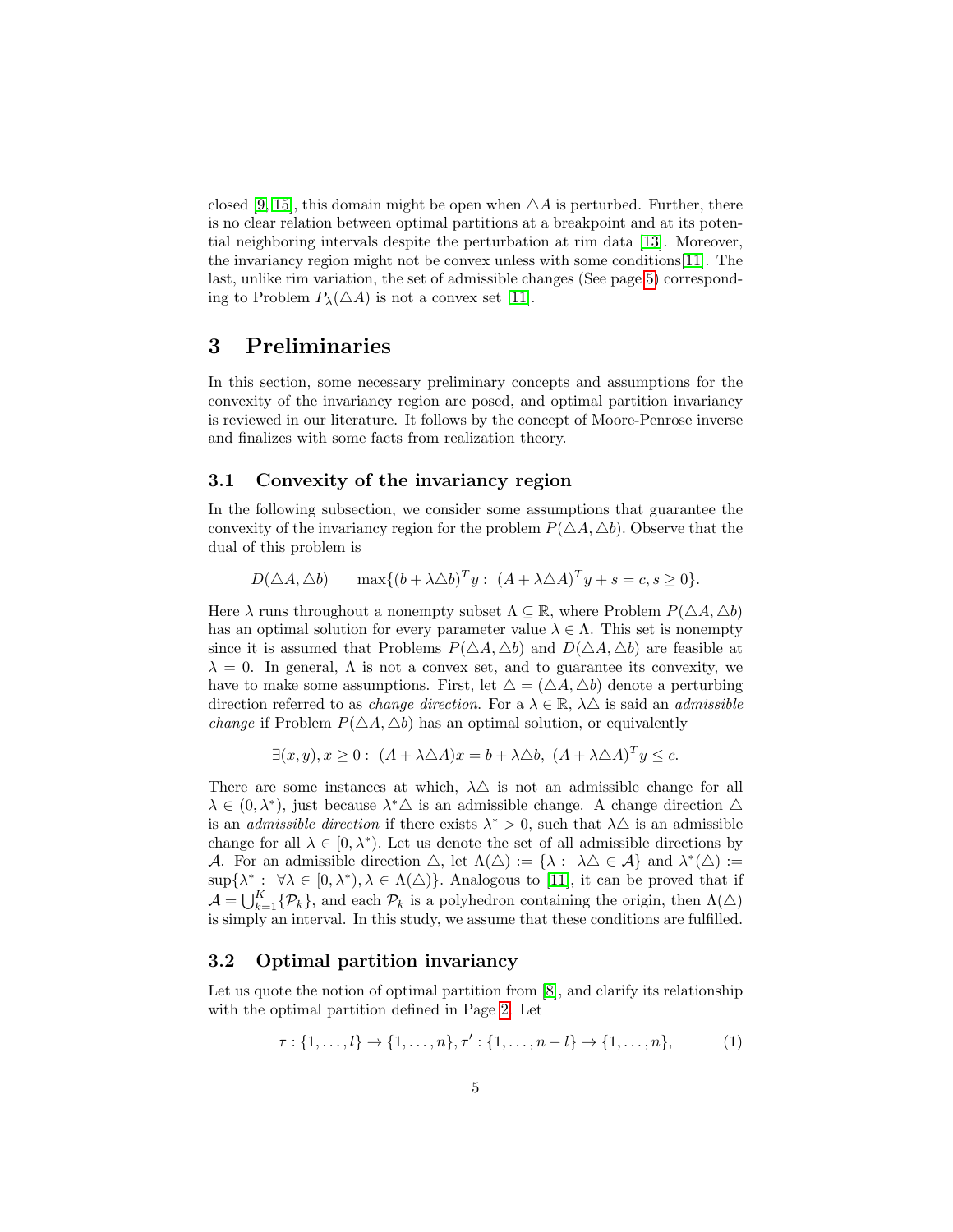be injective and strictly increasing functions, where  $1 \leq l \leq \max\{m, n\}$ , and  $Range(\tau) \cup Range(\tau') = \{1, \ldots, n\}.$  Further, let

<span id="page-5-0"></span>
$$
E(\tau) = (e_{\tau(1)} \ldots e_{\tau(l)}): \mathbb{R}^l \to \mathbb{R}^n,
$$

be a map where  $A_{\tau} = AE(\tau) : \mathbb{R}^{l} \to \mathbb{R}^{m}$  and  $c_{\tau} = E(\tau)^{T} c \in \mathbb{R}^{l}$ . Let  $\lambda_0 \in \mathbb{R}$  such that  $(x^*(\lambda_0), y^*(\lambda_0), s^*(\lambda_0))$  is a strictly complementary optimal solution of Problems  $P_{\lambda_0}(\triangle A)$  and  $D_{\lambda_0}(\triangle A)$  with the optimal partition  $\pi(\lambda_0) = (B(\lambda_0), N(\lambda_0))$ , where

$$
B(\lambda_0) := \{j|x_j^*(\lambda_0) > 0, \text{ for some } x^*(\lambda_0) \in \mathcal{P}^*(\lambda_0)\},
$$
  

$$
N(\lambda_0) := \{j|s_j^*(\lambda_0) > 0, \text{ for some } (y^*(\lambda_0), s^*(\lambda_0)) \in \mathcal{D}^*(\lambda_0)\}.
$$

Moreover, let  $\Lambda_{\pi(\lambda_0)} \subseteq \mathbb{R}$  be a set of parameters such that for each  $\lambda \in \Lambda_{\pi(\lambda_0)}$ , the principal Problem  $P_{\lambda}(\triangle A)$  has an optimal solution  $(x^*(\lambda), y^*(\lambda), s^*(\lambda))$ with the optimal partition  $\pi(\lambda_0) = (B(\lambda_0), N(\lambda_0))$ . Clearly, any strictly complementary optimal solution corresponding to an arbitrary  $t \in \Lambda_{\pi(\lambda_0)}$  implies  $B(\lambda) = {\tau(1), \ldots, \tau(l)}$  and  $N(\lambda) = {\tau'(1), \ldots, \tau'(n-l)}$ . Furthermore, when the following three properties hold for  $\lambda \in \Lambda_{\pi(\lambda_0)}$ 

**Property 1.**  $A_{\tau}(\lambda)$  has a pseudo-inverse,

**Property 2.**  $x_{\tau}(\lambda) = A_{\tau}(\lambda)^{\dagger} b > 0$ ,

**Property 3.**  $s_{\tau'}(\lambda) > 0$  (or equivalently  $c_{\tau'}^T - c_{\tau}^T A_{\tau}(\lambda)^{\dagger} A_{\tau'}(\lambda) > 0$ ),

then  $(x(\lambda), y(\lambda), s(\lambda))$  is a strictly complementary optimal solution of Problems  $P_{\lambda}(\Delta A)$  and  $D_{\lambda}(\Delta A)$  with optimal partition  $\pi(\lambda_0)$ . Recall that the aim of optimal partition invariancy is to find the region  $\Lambda_{\pi(\lambda_0)}$ , where for every  $\lambda \in$  $\Lambda_{\pi(\lambda_0)}$ , optimal partition of the associated problem is  $\pi(\lambda_0)$ . This is equivalent to establishment of Properties 1-3 for such a parameter  $\lambda$ .

#### 3.3 Moore-Penrose inverse

There exists a unique matrix for a real matrix  $A \in \mathbb{R}^{m \times n}$ , is known as Moore-Penrose inverse (or simply pseudo-inverse) and denoted by  $A^{\dagger} \in \mathbb{R}^{n \times m}$ , that satisfies the following equations.

$$
A^{\dagger} A A^{\dagger} = A^{\dagger}, \tag{2}
$$

$$
AA^{\dagger}A = A, \tag{3}
$$

$$
(A^{\dagger}A)^* = A^{\dagger}A, \tag{4}
$$

$$
(AA^{\dagger})^* = AA^{\dagger}, \tag{5}
$$

where  $A^*$  denotes the conjugate transpose of matrix A. In general,  $AA^{\dagger}$  is not necessarily an identity matrix, while it maps all column vectors of A to themselves, and  $(A^{\dagger})^{\dagger} = A$ . A matrix satisfying [\(2\)](#page-5-0) and [\(3\)](#page-5-0) is known as a generalized inverse. It always exists but is not usually unique unless Conditions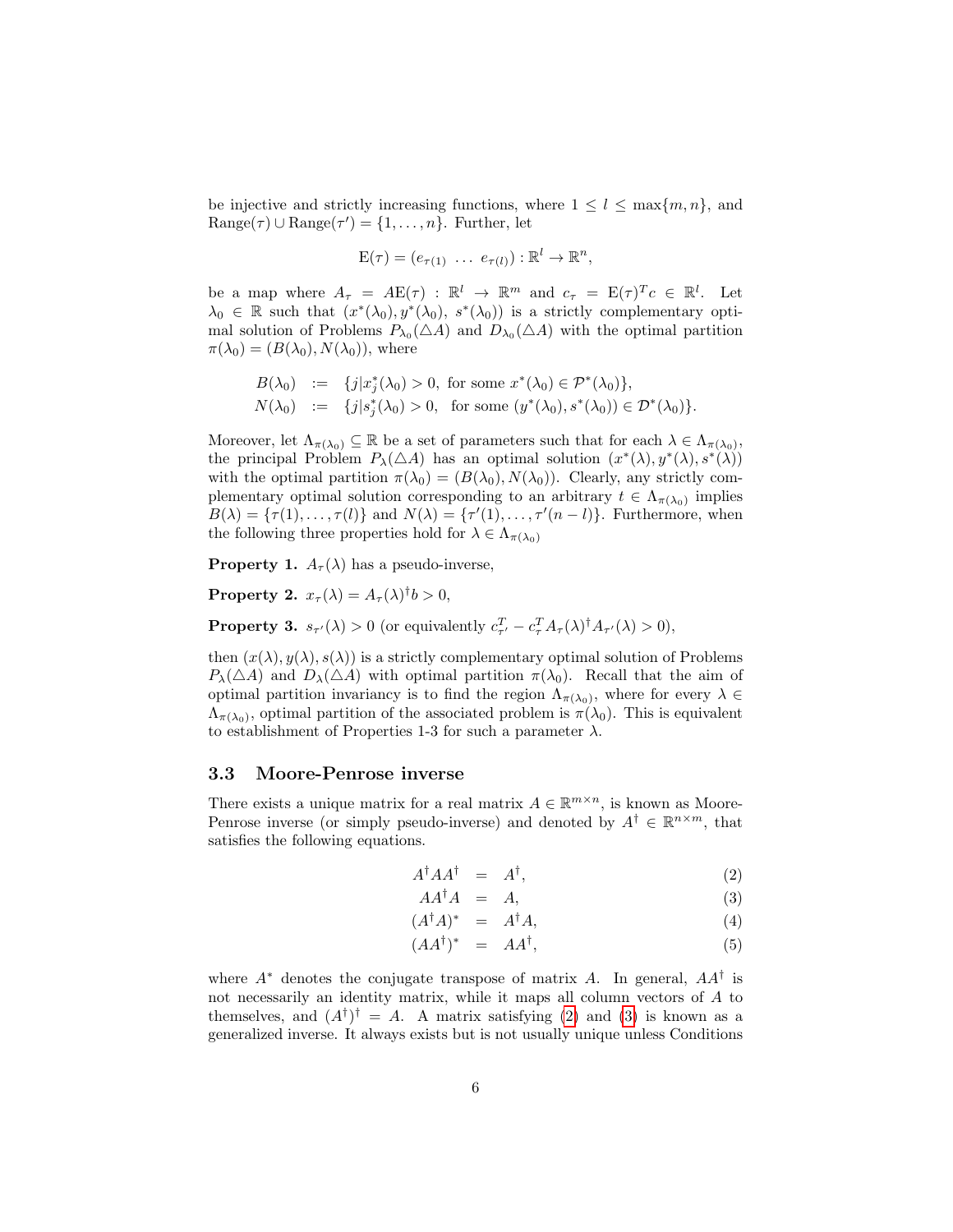[\(4\)](#page-5-0) and [\(5\)](#page-5-0) hold, too. Observe that if a matrix is nonsingular, the pseudo-inverse and the inverse coincide. For more details, one can refer to [\[3\]](#page-21-3).

Let  $\mathcal{H}(A)$  be an index set of nonsingular  $r \times r$  submatrices  $A_{IJ}$  of  $A \in \mathbb{R}^{m \times n}$ with Rank $(A) = r$ . It was proved [\[2\]](#page-21-4) that the pseudo-inverse  $A^{\dagger}$  is a convex combination of ordinary inverses  $\{A_{IJ}^{-1} : (I,J) \in \mathcal{H}(A)\}\$ , as

<span id="page-6-0"></span>
$$
A^{\dagger} = \sum_{(I,J)\in\mathcal{H}(A)} t_{IJ} \widehat{A_{IJ}^{-1}},
$$

where  $A_{IJ}^{-1}$  denotes that  $A_{IJ}^{-1}$  padded with the right number of zeros in the right places, and

$$
t_{IJ} = \frac{\det^2 A_{IJ}}{\sum_{(\bar{I},\bar{J}) \in \mathcal{H}(A)} \det^2 A_{\bar{I}\bar{J}}}, (I,J) \in \mathcal{H}(A).
$$

The volume of A, denoted by Vol A, is defined as 0 if  $r = 0$  and

$$
\text{Vol } A := \sqrt{\sum_{(I,J) \in \mathcal{H}(A)} \det^2 A_{IJ}},
$$

otherwise [\[2\]](#page-21-4). Let  $b_I$  be a subvector of  $b \in \mathbb{R}^m$  with indices in I. The Euclidean norm least squares solution of the linear system  $Ax = b$  is a convex combination of basic solutions  $A_{IJ}^{-1}b_I$ , i.e.,

$$
x = A^{\dagger}b = \sum_{(I,J) \in \mathcal{H}(A)} t_{IJ} \widehat{A_{IJ}^{-1}b_I}.
$$
 (6)

The representation  $(6)$  follows easily for A of full column rank [\[4\]](#page-21-5). When A is a matrix of full row rank, a solution x is in the row space of A, i.e.,  $x =$  $A^T(AA^T)^{-1}b.$ 

#### 3.4 Realization theory

Here, the realization theory for scalar rational functions is reviewed. More details for matrix-valued and operator-valued functions can be found in [\[1\]](#page-21-6). A fundamental observation in realization is that, when  $b, c \in \mathbb{R}^l$  and  $C \in \mathbb{R}^{l \times l}$ , then  $f(\lambda) = 1 + \lambda c^T (I_l + \lambda C)^{-1} b$  is a rational function and can be described completely in terms of eigenvalues of two matrices C and  $C^{\times} = C + bc^{T}$  as

$$
f(\lambda) = \det f(\lambda) = \det(1 + \lambda c^T (I_l + \lambda C)^{-1} b) = \det(I_l + bc^T (I_l + \lambda C)^{-1})
$$
  
= 
$$
\frac{\det(I_l + \lambda (C + bc^T))}{\det(I_l + \lambda C)} = \frac{\det(I_l + \lambda C^{\times})}{\det(I_l + \lambda C)},
$$

where  $I_l$  is an  $l \times l$  identity matrix. More explicitly, let  $\alpha_1, \ldots, \alpha_l$  be eigenvalues of C and  $\alpha_1^{\times}, \ldots, \alpha_l^{\times}$  be eigenvalues of  $C^{\times}$ , counted according to their multiplicities. Then

<span id="page-6-1"></span>
$$
f(\lambda) = \prod_{j=1}^{l} \frac{1 + \lambda \alpha_j^{\times}}{1 + \lambda \alpha_j}.
$$
 (7)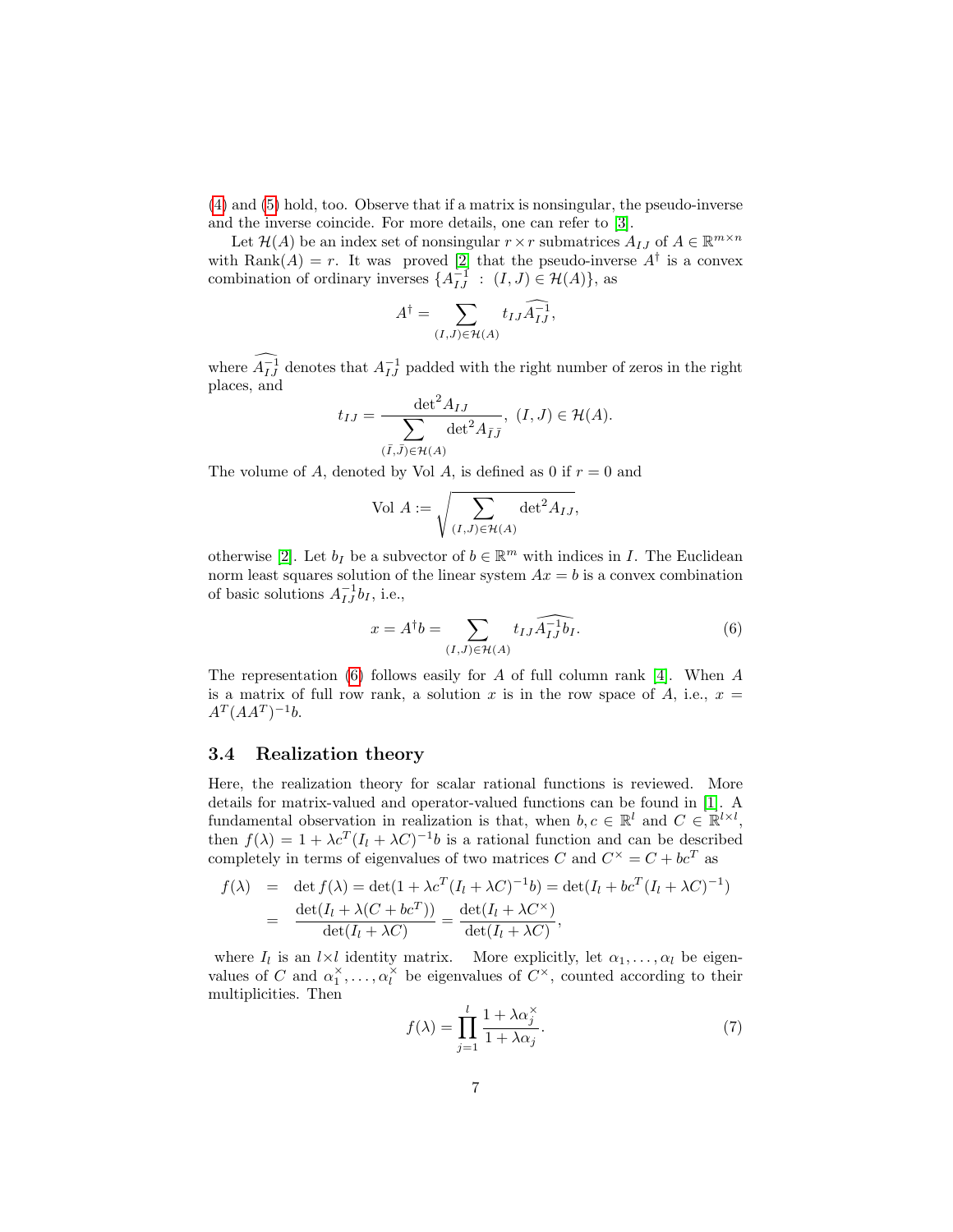The number *l*, i.e., the factors in numerator and denominator, on the righthand-side of  $(7)$  is minimal when C and  $C^{\times}$  do not have common eigenvalues.

### <span id="page-7-0"></span>4 New concepts and main results

In this section, we present our approach for finding the invariancy interval of Problem  $P(\triangle A, \triangle b)$ . The first step is to convert this problem to the one with only perturbation in the left-hand-side of the constraints.

Recall that two problems are equivalent if they contribute similar features, and a solution of one can be immediately identified by the other's, while they may have different numbers of variables and constraints [\[5\]](#page-21-7). Let us rewrite  $P(\triangle A, \triangle b)$  as

<span id="page-7-1"></span>
$$
\min\{c^T x \; : \; Ax + \lambda(\triangle Ax - \triangle b) = b, \; x \ge 0\}.
$$

Considering  $z = \Delta Ax - \Delta b$ , as a constraint, leads to a problem in which only the coefficient matrix is perturbed with  $\lambda$  as

$$
P_{\lambda}(\triangle \mathbf{A})
$$
 min{ $\mathbf{c}^T \mathbf{x}$  :  $(\mathbf{A} + \lambda \triangle \mathbf{A})\mathbf{x} = \mathbf{b}$ ,  $\mathbf{x} = (x, z)^T$ ,  $x \ge 0$ },

with

$$
\mathbf{c} = \begin{pmatrix} c \\ 0 \end{pmatrix}, \mathbf{A} = \begin{pmatrix} A & 0 \\ \triangle A & -I_m \end{pmatrix}, \triangle \mathbf{A} = \begin{pmatrix} 0 & I_m \\ 0 & 0 \end{pmatrix}, \mathbf{b} = \begin{pmatrix} b \\ \triangle b \end{pmatrix},
$$

where  $I_m$  is an  $m \times m$  identity matrix, zeros are matrices of appropriate sizes,  $\mathbf{x}_j := x_j, j = 1, \ldots, n$ , and  $\mathbf{x}_{n+i} := z_i, i = 1, \ldots, m$ . The optimal value function of this problem is denoted by  $Z(\lambda)$ . The dual of  $P_{\lambda}(\Delta \mathbf{A})$  is

$$
D_{\lambda}(\triangle \mathbf{A}) \ \ \max\{b^T y + \triangle b^T w : A^T y + \triangle A^T w + s = c, \ \lambda y - w = 0, \ s \ge 0\}.
$$

Suppose  $\mathcal{P}_{\lambda}^*(\Delta \mathbf{A})$  and  $\mathcal{D}_{\lambda}^*(\Delta \mathbf{A})$ , respectively denote optimal solution sets of  $P_{\lambda}(\Delta A)$  and  $D_{\lambda}(\Delta A)$ . Further, let  $\sigma(v) = \{i|v_i \neq 0\}$  as the support set of an arbitrary vector v. Let  $\mathbf{s}^{*T}(\lambda_0) = (s^{*T}(\lambda_0), 0)$ , where zero is a row vector with dimension m, and  $\mathbf{y}^{*T}(\lambda_0) = (y^{*T}(\lambda_0), w^{*T}(\lambda_0))$ . We define the partition  $\bar{\pi}(\lambda_0) = (B(\lambda_0), N(\lambda_0))$  as  $B(\lambda_0) := B(\lambda_0) \cup B^{-}(\lambda_0) \cup B^{+}(\lambda_0)$  with

$$
B(\lambda_0) \quad := \quad \{j|\mathbf{x}_j^*(\lambda_0) > 0, 1 \le j \le n, \text{ for some } \mathbf{x}^*(\lambda_0) \in \mathcal{P}_{\lambda_0}^*(\triangle \mathbf{A})\},
$$

$$
B^{-}(\lambda_0) \quad := \quad \{j|\mathbf{x}_j^*(\lambda_0) < 0, n+1 \leq j \leq n+m, \text{ for some } \mathbf{x}^*(\lambda_0) \in \mathcal{P}_{\lambda_0}^*(\triangle \mathbf{A})\},
$$

$$
B^+(\lambda_0) \quad := \quad \{j|\mathbf{x}_j^*(\lambda_0) > 0, n+1 \leq j \leq n+m, \text{ for some } \mathbf{x}^*(\lambda_0) \in \mathcal{P}_{\lambda_0}^*(\triangle \mathbf{A})\},
$$

and  $\bar{N}(\lambda_0) := N(\lambda_0) \cup N^0(\lambda_0)$  with

$$
N(\lambda_0) := \{j|\mathbf{s}_j^*(\lambda_0) > 0, 1 \le j \le n, \text{ for some } (\mathbf{y}^*(\lambda_0), \mathbf{s}^*(\lambda_0)) \in \mathcal{D}_{\lambda_0}^*(\Delta \mathbf{A})\},
$$
  

$$
N^0(\lambda_0) := \{j|\mathbf{x}_j^*(\lambda_0) = 0, n+1 \le j \le n+m, \text{ for all } \mathbf{x}^*(\lambda_0) \in \mathcal{P}_{\lambda_0}^*(\Delta \mathbf{A})\}.
$$

It can be easily understood that  $B(\lambda_0)$  in this partition is the same as in the optimal partition extracted from a strictly complementary optimal solution of Problems  $P(\triangle A, \triangle b)$  and  $D(\triangle A, \triangle b)$  at  $\lambda_0$ . Moreover, considering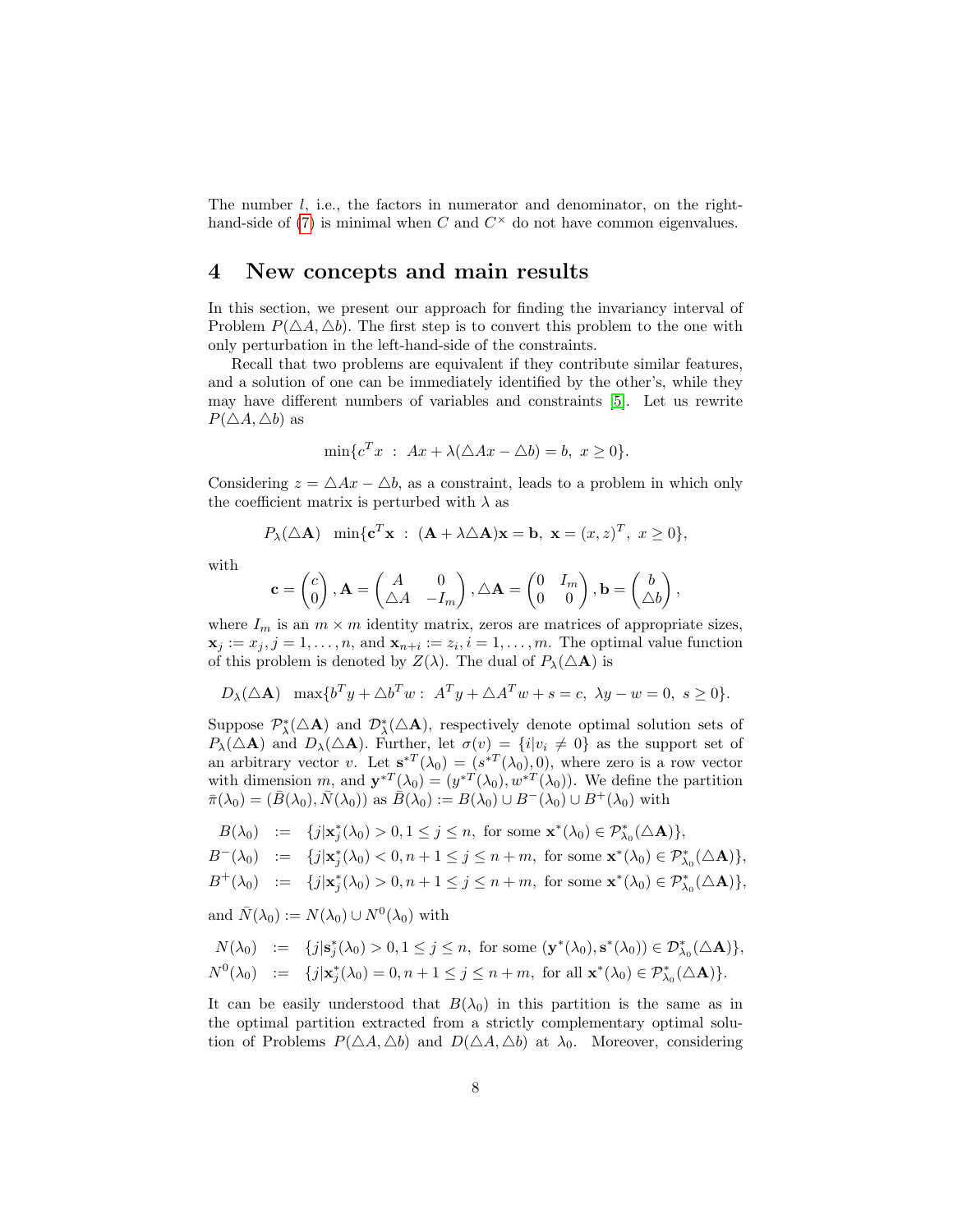the equivalence of two Problems  $P(\Delta A, \Delta b)$  and  $P_{\lambda}(\Delta A)$ , an optimal solution  $(\mathbf{x}^*(\lambda), \mathbf{y}^*(\lambda), \mathbf{s}^*(\lambda))$  can be induced by an optimal solution  $x^*(\lambda)$  of Problem  $P(\triangle A, \triangle b)$  and vice versa. Therefore, we refer to such an optimal solution  $\mathbf{x}^*(\lambda)$  for  $P_{\lambda}(\Delta \mathbf{A})$  as induced optimal solution, and the corresponding partition as induced optimal partition. Note that, an induced optimal solution  $(\mathbf{x}^*(\lambda), \mathbf{y}^*(\lambda), \mathbf{s}^*(\lambda))$  is an induced strictly complementary solution when for all  $j \in \{1, \ldots, n\}, \; \mathbf{x}_j^*(\lambda) + \mathbf{s}_j^*(\lambda) > 0, \text{ and for } n+1 \leq j \leq m+n, \; \mathbf{x}_j^*(\lambda) \text{ and } \mathbf{s}_j^*(\lambda)$ are not simultaneously zero.

In the sequel, we assume that  $\pi(\lambda_0) = (B(\lambda_0), N(\lambda_0))$  is the known optimal partition of Problems  $P(\triangle A, \triangle b)$  and  $D(\triangle A, \triangle b)$  at  $\lambda_0$ , and  $\bar{\pi}(\lambda_0)$  =  $(\bar{B}(\lambda_0), \bar{N}(\lambda_0))$  is the induced optimal partition of Problems  $P_{\lambda_0}(\Delta {\bf A})$  and  $D_{\lambda_0}(\Delta \mathbf{A})$ . Let  $l = |B(\lambda_0)|$  and  $\bar{l} = |\bar{B}(\lambda_0)|$ . Obviously,  $l \leq n$  and  $l \leq \bar{l} \leq m+n$ . Let us adapt the notations and concepts of the principal Problem  $P_{\lambda}(\triangle A)$  to the Problem  $P_{\lambda}(\triangle \mathbf{A})$ . Let

$$
\overline{\tau}: \{1,\ldots,l,\ldots,\overline{l}\} \to \{1,\ldots,n,\ldots,n+m\},
$$
  

$$
\overline{\tau}': \{1,\ldots,(n+m)-\overline{l}\} \to \{1,\ldots,n,\ldots,n+m\},
$$

be injective and strictly increasing functions with  $\text{Range}(\bar{\tau}) \cup \text{Range}(\bar{\tau}') =$  $\{1, \ldots, n+m\}$ . Analogously, define

$$
E(\bar{\tau}) = (e_{\bar{\tau}(1)} \ldots e_{\bar{\tau}(l)} \ldots e_{\bar{\tau}(\bar{l})} : \mathbb{R}^{\bar{l}} \to \mathbb{R}^{(n+m)}.
$$

It can be easily observed that  $\bar{B}(\lambda_0) = \{\bar{\tau}(1), \ldots, \bar{\tau}(l), \ldots, \bar{\tau}(\bar{l})\}$  and  $\bar{N}(\lambda_0) =$  $\{\bar{\tau}'(1),\ldots,\bar{\tau}'(n+m-\bar{l})\}.$  Moreover, when  $\{i|n+1\leq i\leq m+n, v_i\neq 0\}$  is empty then  $l = \overline{l}$ , i.e.,  $\overline{B}(\lambda_0) = B(\lambda_0) = {\tau(1), \ldots, \tau(l)}$ . In this case,

$$
\mathbf{x}_{j}^{*}(\lambda_{0})\left\{\begin{array}{ll} >0, & \text{if } j \in \{\bar{\tau}(1), \ldots, \bar{\tau}(l)\}, \\ \\ =0, & \text{if } j \in \{\bar{\tau}'(1), \ldots, \bar{\tau}'(n+m-l)\}.\end{array}\right.
$$

On the other hand, for  $l < \overline{l}$ ,

$$
\mathbf{x}_{j}^{*}(\lambda_{0})\begin{cases} > 0, \text{ if } j \in \{\bar{\tau}(1), \ldots, \bar{\tau}(l)\}, \\ > 0, \text{ if } j \in \{\bar{\tau}(l+1), \ldots, \bar{\tau}(\bar{l})\}, \\ > 0, \text{ if } j \in \{\bar{\tau}'(1), \ldots, \bar{\tau}'(n+m-\bar{l})\}. \end{cases}
$$

Further, for the induced optimal solution  $(\mathbf{y}^*(\lambda_0), \mathbf{s}^*(\lambda_0))$  of Problem  $D_{\lambda_0}(\Delta \mathbf{A}),$ it holds

$$
\mathbf{s}_{j}^{*}(\lambda_{0})\left\{\begin{array}{cc} >0, & \text{if } j \in \bar{N}(\lambda_{0}) \\ =0, & \text{otherwise.} \end{array}\right.
$$

The following theorem states necessary and sufficient conditions for an optimal solution of  $P_{\lambda_0}(\triangle \mathbf{A})$  being an induced optimal solution.

<span id="page-8-0"></span>**Theorem 1.** Let  $\lambda \in \Lambda$ , and  $\bar{\pi}(\lambda) = (\bar{B}(\lambda), \bar{N}(\lambda))$ . Then,  $(\mathbf{x}^*(\lambda), \mathbf{y}^*(\lambda), \mathbf{s}^*(\lambda))$ is an induced strictly complementary optimal solution of  $P_\lambda(\Delta \mathbf{A})$  and  $D_\lambda(\Delta \mathbf{A})$ if and only if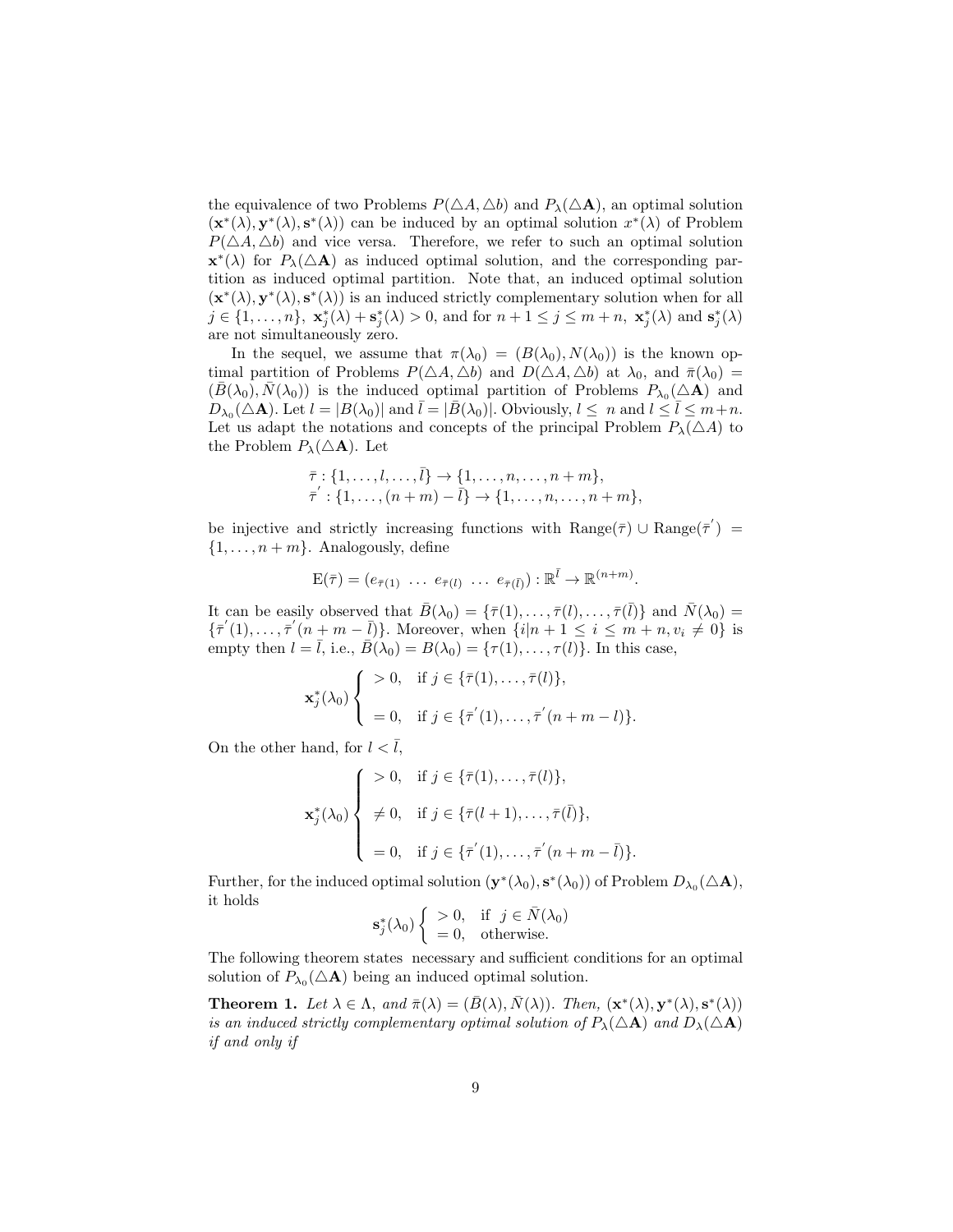Cond. 1.  $\mathbf{A}_{\bar{\tau}}(\lambda)$  has pseudo-inverse,

Cond. 2. For  $1 \leq q \leq \overline{l}$ ,  $(\mathbf{x}_{\overline{\tau}}^*(\lambda))_q = e_q^T \mathbf{A}_{\overline{\tau}}^{\dagger}(\lambda)$  is positive when  $q \in B \cup B^+$ , negative when  $q \in B^-$ , and zero otherwise,

Cond. 3.  $\mathbf{s}_{\bar{\tau}'}^*(\lambda) = s_{\tau'}^*(\lambda) = c_{\tau'}^T - c_{\tau}^T A_{\tau}^*(\lambda) A_{\tau'}(\lambda) > 0$ , and zero otherwise.

Proof. Observe that satisfaction of Cond. 1 is necessary to others, since the pseudo-inverse of  $\mathbf{A}_{\bar{\tau}}(\lambda)$  appears in them. Moreover, Cond.s 2 and 3, respectively, are the strictly feasibility conditions of the solution for Problems  $P_\lambda(\triangle \mathbf{A})$ and  $D_{\lambda}(\Delta \mathbf{A})$ . Since for  $\lambda$ , the dual feasibility condition of  $D_{\lambda}(\Delta \mathbf{A})$  only associates to those variables with indices in  $\tau'(i)$ ,  $i \in \{1, \ldots, n-l\}$ , it suffices to consider the indices of  $\tau'$  instead of  $\bar{\tau}'$ . Recall that  $\tau'(i)$  corresponds to the positive variables  $s_i$  in Problem  $D(\triangle A, \triangle b)$  where  $i \in \{1, ..., n-l\}$ . Respecting the concept of induced optimal solution and strictly feasibility of primal and dual problems, validity of the statement is immediate.  $\Box$ 

Now, having the induced optimal partition  $\bar{\pi}(\lambda_0) = (B(\lambda_0), N(\lambda_0))$ , for a given  $\lambda \in \Lambda_0$ , the aim of induced optimal partition invariancy is to find the region  $\Lambda_{\bar{\pi}}(\lambda_0) \subseteq \Lambda$ , where for all  $\lambda \in \Lambda_{\bar{\pi}}(\lambda_0)$ , the induced optimal partition of the associated problem is identical with  $\bar{\pi}(\lambda_0)$ . Recall that this invariancy region contains all such t's at which Cond.s 1-3 in Theorem [1](#page-8-0) hold.

Let us define the notion of *change point* to distinguish it from the transition point. Due to the assumption that  $\Delta A_{\bar{\tau}}$  is an admissible direction (See page [5\)](#page-4-0), the induced optimal partition invariancy region, is an interval. At the endpoints of this interval, induced optimal partitions are changed provided that the Problem  $P_{\lambda}(\Delta A)$  is feasible and has optimal solutions at these points. Otherwise, there is no induced optimal partition at these points. Variation of induced partition means that some indices interchange between  $\bar{B}$  and  $\bar{N}$  when the parameter is replaced by one of the endpoints of the interval. More clearly, this transition may happen between B and N, or between  $B^+$ ,  $B^-$  and  $N^0$ . In the first case, the point is referred to as a transition point, and in the second case, it is called a change point . Note that when a parameter value is a change point only, indices of free variable interchange between their index sets only. Since they are absent in the objective function  $Z(\lambda)$ , this variation does not affect its representation. Therefore, at a transition point, the representation of the optimal value function changes, and it fails to have the first derivative. The representation of the optimal value function on the neighborhoods of the change point does not change when it is not a transition point, simultaneously.

Let us illustrate the importance of a change point in practice via a simple example. Consider manufacturing of  $n$  products, using  $m$  sources, and  $b_i$  denotes the amount of available value of source i. A unit of product j needs  $a_{ij}$  amount of the source i. For instance, let  $b_1$  is the available machine time in this production plan, and  $a_{1j}$  is the time necessary to produce one unit of item j. Therefore, the corresponding constraint could be as

$$
a_{11}x_1 + \cdots + a_{1n}x_n \le b_1
$$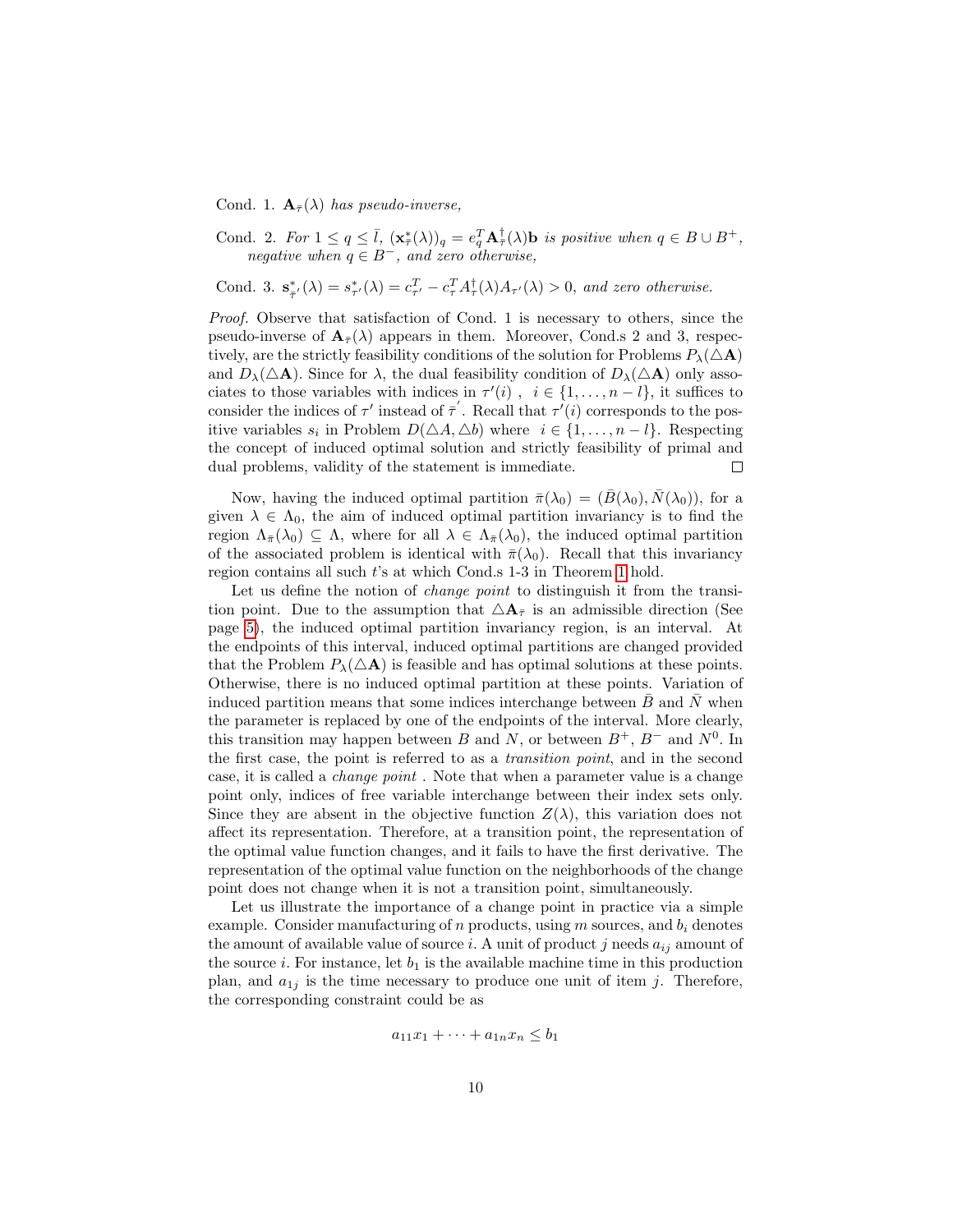where  $x_j$  is the production level of j. Without loss of generality, one may assume that variation in production time affects its quality. Thus, positive  $\Delta a_{1j}$ , as the increase in the production time of  $j$  increases the quality of this product and vice versa. This variation may necessitate a change on  $b_1$ , but this is not the only reason. Consequently, the corresponding parametric form of this constraint is

$$
(a_{11}+\triangle a_{11}\lambda)x_1+\cdots+(a_{1n}+\triangle a_{1n}\lambda)x_n+x_{n+1}=b_1+\triangle b_1\lambda,
$$

where  $x_{n+1}$  is an slack variable. Equivalently,

$$
a_{11}x_1 + \cdots + a_{1n}x_n + x_{n+1} + \lambda z = b_1
$$
  

$$
\Delta a_{11}x_1 + \cdots + \Delta a_{1n}x_n + - z = \Delta b_1
$$

where  $\lambda$  could be considered as the degree of quality. Without loss of generality, let  $\lambda = 0$  be a change point of the corresponding linear optimization problem. This means that for  $\lambda = 0$ ,  $z = 0$ . Further, let for some  $\lambda > 0$ ,  $z = \Delta a_{11}x_1 + \cdots$  $\Delta a_{1n}x_n - \Delta b_1 > 0$ , and for some  $\lambda < 0$ ,  $z = \Delta a_{11}x_1 + \cdots + \Delta a_{1n}x_n - \Delta b_1 <$ 0. This means that increasing (decreasing) of the quality degree  $\lambda$  implies in growth (decline) of  $z$ . Here,  $z$  is the difference between the available variation in corresponding total production time  $(\triangle b_1)$  and the necessary time  $\triangle a_{11}x_1 +$  $\cdots + \Delta a_{1n}x_n$  to change the quality of products. More clearly, the amount of variation in total production time for the current quality,  $(\triangle b_1)$ , equals to the variation of production time of every product at an optimal production plan. Increasing of the quality  $(\lambda > 0)$ , implies in slack in total considered extra time  $\triangle b_1$  versus the necessary time  $\triangle a_{11}x_1 + \cdots + \triangle a_{1n}x_n$  in an optimal solution at  $\lambda > 0$  (i.e.  $z > 0$ ). On the other hand, decreasing the quality  $(\lambda < 0)$ , leaves some spare time from  $\Delta a_{11}x_1 + \cdots + \Delta a_{1n}x_n$  that is more than the reduced available time  $\triangle b_1$  (i.e.  $z < 0$ ). This information would guide the manager to adjust the production plan efficiency.

#### 4.1 Identifying an induced invariancy interval

Note that Cond.s 1-3 in Theorem [1](#page-8-0) quids us to derive some computational tools that lead to identifying an induced invariancy interval. Realization theory helps us to translate Property 1-3 for Problem  $P_{\lambda}(\Delta \mathbf{A})$  to computational forms in terms of eigenvalues of some matrices. In the sequel, these conditions are translated in terms of eigenvalues of specific matrices.

Consider Properties 1-3 (See Page [6\)](#page-5-0). For the principal Problem  $P_{\lambda_0}(\triangle A)$ with optimal partition  $\pi(\lambda_0) = (B(\lambda_0), N(\lambda_0))$ , at  $\lambda_0$  the approach in [\[8\]](#page-21-2) needs to calculate  $A_{\tau}^{\dagger}(\lambda)$ . To determine this matrix, we consider three possibilities. First let  $m < l$ , with l as defined in [\(1\)](#page-4-1). In this case  $A_{\tau}(\lambda_0)A_{\tau}^{\dagger}(\lambda_0) = I_m$ , then

$$
A_{\tau}^{\dagger}(\lambda) = (A_{\tau}(\lambda_0) + (\lambda - \lambda_0)\triangle A_{\tau})^{\dagger} = (I_l + (\lambda - \lambda_0)A_{\tau}^{\dagger}(\lambda_0)\triangle A_{\tau})^{-1}A_{\tau}^{\dagger}(\lambda_0).
$$
 (8)

When  $m > l$ , then  $A_{\tau}^{\dagger}(\lambda_0)A_{\tau}(\lambda_0) = I_l$ , and therefore

<span id="page-10-0"></span>
$$
A_{\tau}^{\dagger}(\lambda) = A_{\tau}^{\dagger}(\lambda_0)(I_m + (\lambda - \lambda_0)\triangle A_{\tau}A_{\tau}^{\dagger}(\lambda_0))^{-1}.
$$
\n(9)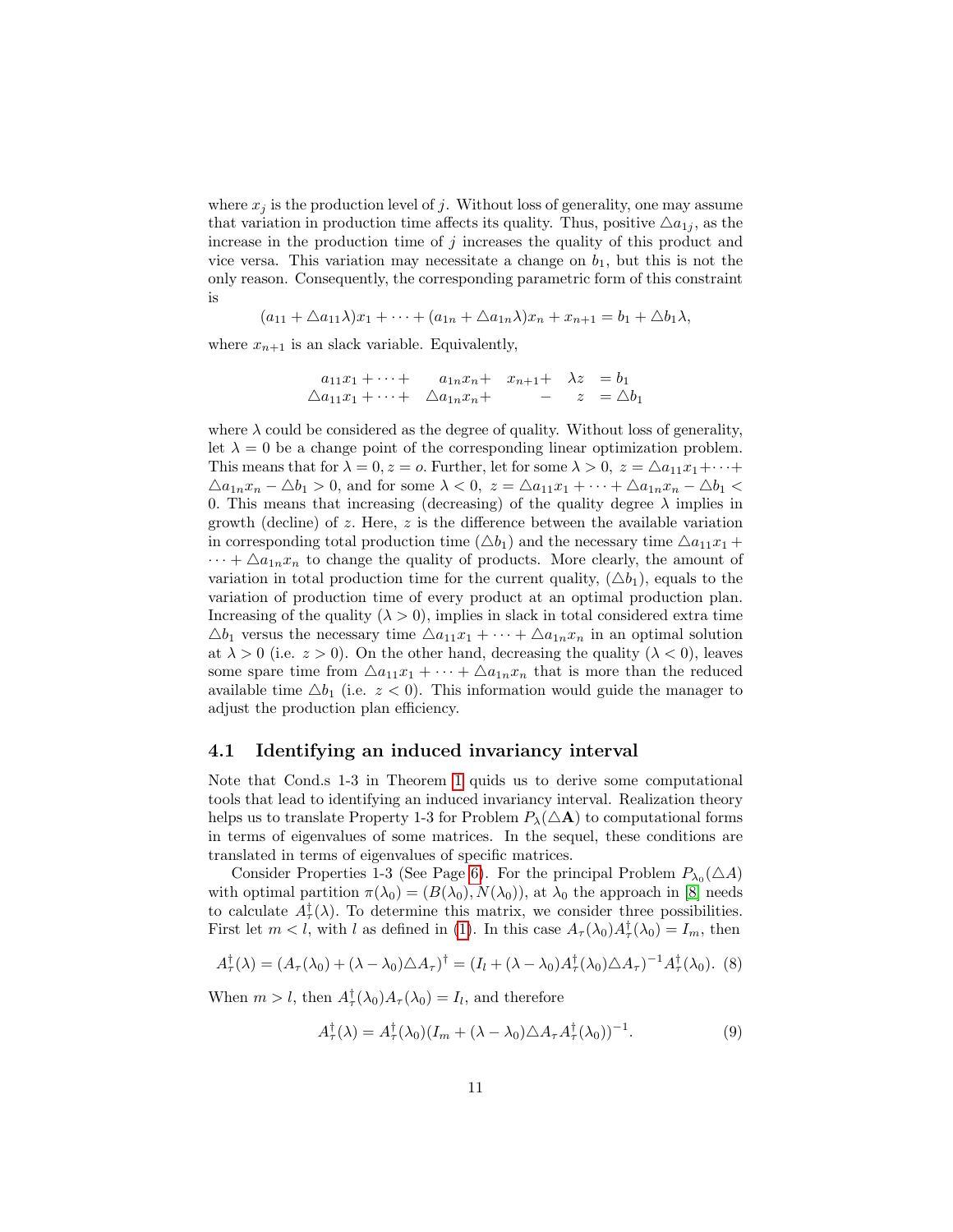Finally for  $m = l$ ,  $A_{\tau}(\lambda_0)$  has full row and full column ranks and Moore-Penrose inverse is reduced to the standard inverse, i.e.,  $A_{\tau}^{\dagger}(\lambda) = A_{\tau}^{-1}(\lambda)$ , then

<span id="page-11-2"></span>
$$
A_{\tau}^{\dagger}(\lambda) = A_{\tau}^{-1}(\lambda) = (I_m + (\lambda - \lambda_0)A_{\tau}^{-1}(\lambda_0)\triangle A_{\tau})^{-1}A_{\tau}^{-1}(\lambda_0). \tag{10}
$$

Note that applying [\(8\)](#page-7-1) or [\(9\)](#page-10-0) leads to identical nonzero eigenvalues of some matrices we need in our procedure. More clearly, using [\(8\)](#page-7-1) leads to identify eigenvalues of multiplication of two matrices, say  $TQ$ , while using [\(9\)](#page-10-0) needs to do the same for  $QT$ . Observe that for two matrices  $Q$  and  $T$  with appropriate sizes, nonzero eigenvalues of  $TQ$  and  $QT$  are identical, and the extra ones are zero. Therefore, depending on the size of  $TQ$  and  $QT$ , more-cost-effective calculation suggests to apply the one with less dimension. In our problem in question,  $l$  in the principal problem is replaced by  $l$  and  $m$  by  $2m$ . Thus without loss or generality, we assume that  $2m \leq l$  and construct our methodology based on [\(8\)](#page-7-1).

The following theorem provides an inequality, which is identical to Cond. 1, the existence of the pseudo-inverse of  $\mathbf{A}_{\bar{\tau}}(\lambda)$ .

<span id="page-11-4"></span>**Theorem 2.** For a given  $\lambda_0$ , let  $\bar{\tau}$  correspond to the induced optimal partition  $\bar{\pi}(\lambda_0)$  of Problem  $P_{\lambda_0}(\Delta \mathbf{A})$ . Then, for all  $\lambda \in \Lambda_{\bar{\pi}(\lambda_0)}$  with  $\lambda \neq \lambda_0$ ,  $\mathbf{A}_{\bar{\pi}}(\lambda) =$  $\mathbf{A}_{\bar{\tau}} + \lambda \Delta \mathbf{A}_{\bar{\tau}}$  has pseudo-inverse if and only if

<span id="page-11-1"></span>
$$
1 + \alpha_j(\lambda - \lambda_0) \neq 0, \ j = 1, \dots, \bar{l}, \tag{11}
$$

where the nonzero values of  $\alpha_1, \ldots, \alpha_{\bar{l}}$  are nonzero eigenvalues of  $\Delta A_{\bar{\tau}} A_{\bar{\tau}}^{\dagger}(\lambda_0)$ .

*Proof.* For  $\lambda \neq \lambda_0$  and considering [\(8\)](#page-7-1), we have

$$
\mathbf{A}_{\bar{\tau}}^{\dagger}(\lambda) = (I_{\bar{l}} + (\lambda - \lambda_0) \mathbf{A}_{\bar{\tau}}^{\dagger}(\lambda_0) \triangle \mathbf{A}_{\bar{\tau}})^{-1} \mathbf{A}_{\bar{\tau}}^{\dagger}(\lambda_0)
$$
  
= 
$$
\frac{1}{\lambda - \lambda_0} (\frac{1}{\lambda - \lambda_0} I_{\bar{l}} + \mathbf{A}_{\bar{\tau}}^{\dagger}(\lambda_0) \triangle \mathbf{A}_{\bar{\tau}})^{-1} \mathbf{A}_{\bar{\tau}}^{\dagger}(\lambda_0).
$$

Since  $\mathbf{A}_{\bar{\tau}}^{\dagger}(\lambda_0)$  exists, then  $\mathbf{A}_{\bar{\tau}}^{\dagger}(\lambda)$  exists if and only if

<span id="page-11-0"></span>
$$
\frac{1}{\lambda_0 - \lambda} \notin \rho(\mathbf{A}_{\bar{\tau}}^{\dagger}(\lambda_0) \triangle \mathbf{A}_{\bar{\tau}}), \tag{12}
$$

where for a square matrix  $D, \rho(D) \subset \mathbb{C}$  denotes the resolvent set of D consisting of those complex numbers  $\mu$  for which  $\mu I - D$  is invertible [\[8\]](#page-21-2). Thus, [\(12\)](#page-11-0) is identical to [\(11\)](#page-11-1) where the nonzero values of  $\alpha_1, \ldots, \alpha_{\bar{l}}$  are nonzero eigenvalues of  $\triangle \mathbf{A}_{\bar{\tau}} \mathbf{A}_{\bar{\tau}}^{\dagger}(\lambda_0)$ . The proof is complete.  $\Box$ 

<span id="page-11-3"></span>Remark 1. Recall that for  $2m > \bar{l}$ , the size of  $\Delta \mathbf{A}_{\bar{\tau}} \mathbf{A}_{\bar{\tau}}^{\dagger}(\lambda_0)$  is greater than the size of  $\mathbf{A}_{\bar{\tau}}^{\dagger}(\lambda_0)\triangle \mathbf{A}_{\bar{\tau}}$ . Thus, it is more cost-effective to consider  $\alpha_1,\ldots,\alpha_{\bar{l}}$  as the eigenvalues of  ${\bf A}^{\dagger}_{\bar{\tau}}(\lambda_0)\triangle {\bf A}_{\bar{\tau}}$ .

Corollary 1. In the special case, let  $P_{\lambda_0}(\Delta \mathbf{A})$  have a unique basic optimal solution, i.e.,  $\bar{l} = 2m$  (See [\(10\)](#page-11-2)). Then, for all  $\lambda \in \Lambda_{\bar{\pi}(\lambda_0)}$ ,  $\mathbf{A}_{\bar{\tau}}(\lambda)$  is invertible if and only if [\(11\)](#page-11-1) holds, and  $\alpha_1, \ldots, \alpha_{2m}$  are eigenvalues of  $\mathbf{A}_{\bar{\tau}}^{-1}(\lambda_0) \triangle \mathbf{A}_{\bar{\tau}}$ .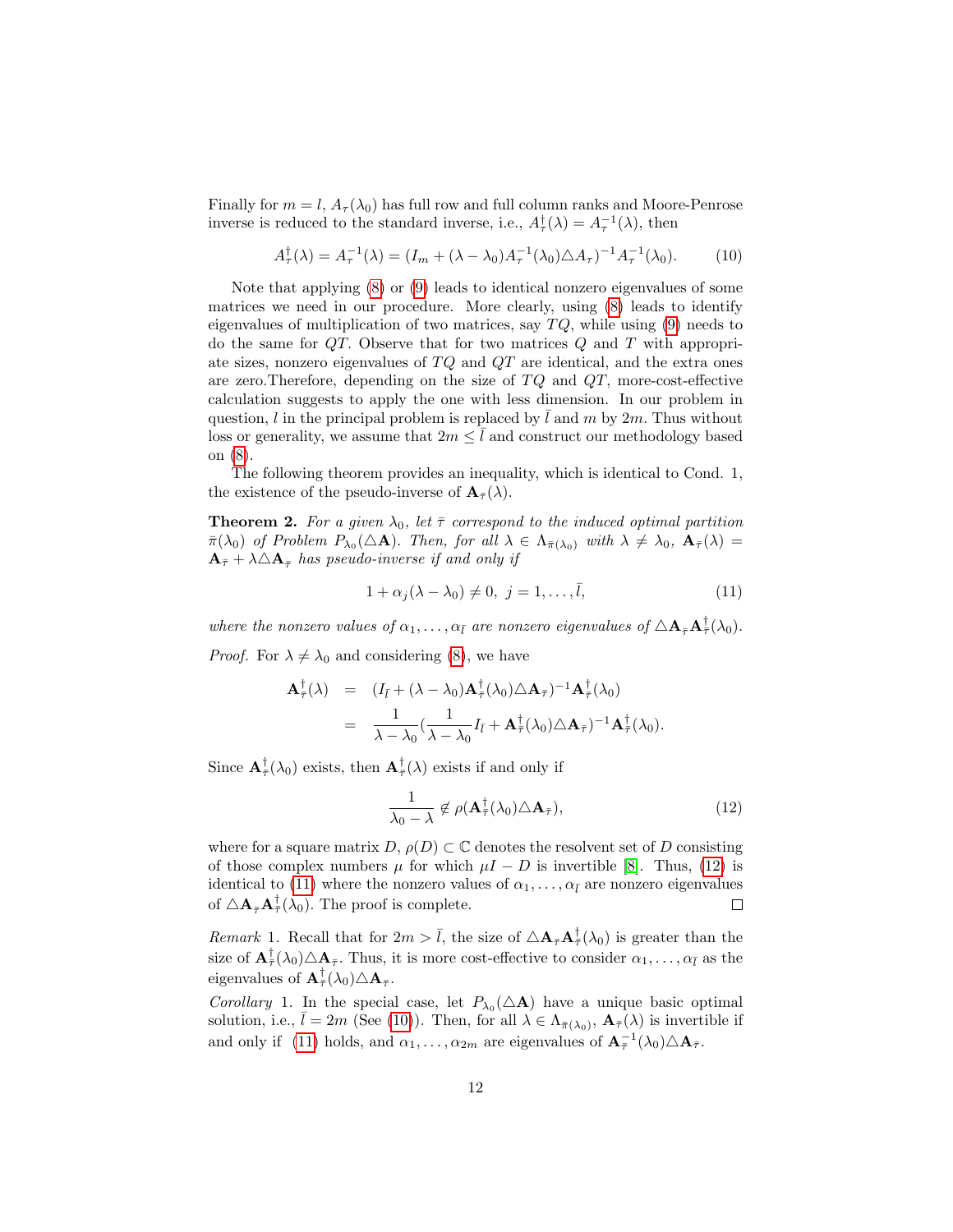The following theorem translates Cond. 2 in terms of eigenvalues of some further specific matrices.

<span id="page-12-3"></span>**Theorem 3.** Let  $\bar{\tau}$  correspond to the induced optimal partition  $\bar{\pi}(\lambda_0)$  of Problems  $P_{\lambda_0}(\triangle \mathbf{A})$  and  $D_{\lambda_0}(\triangle \mathbf{A})$ . Then, for  $1 \leq q \leq \overline{l}$ , and  $q \in B \cup B^+$ ,  $(\mathbf{x}_{\overline{r}}(\lambda))_q >$ 0 is identical with

<span id="page-12-0"></span>
$$
\prod_{j=1}^{\bar{l}} \frac{1 + (\lambda - \lambda_0)\beta_{q,j}}{1 + (\lambda - \lambda_0)\alpha_j} \begin{cases} \geq 1, & \text{if } (\lambda - \lambda_0) \geq 0, \\ \leq 1, & \text{if } (\lambda - \lambda_0) \leq 0. \end{cases}
$$
\n(13)

When  $q \in B^-$ ,  $(\mathbf{x}_{\bar{\tau}}(\lambda))_q < 0$  is identical with

<span id="page-12-1"></span>
$$
\prod_{j=1}^{\overline{l}} \frac{1 + (\lambda - \lambda_0)\beta_{q,j}}{1 + (\lambda - \lambda_0)\alpha_j} \begin{cases} \leq 1, & \text{if } (\lambda - \lambda_0) \geq 0, \\ \geq 1, & \text{if } (\lambda - \lambda_0) \leq 0, \end{cases}
$$
\n(14)

where nonzero values of  $\beta_{q,1}, \ldots, \beta_{q,\bar{l}}$  are nonzero eigenvalues of the matrix  $(\Delta \mathbf{A}_{\bar{\tau}} + \mathbf{b} e_{q}^{T}) \mathbf{A}_{\bar{\tau}}^{\dagger}(\lambda_0)$ , and  $\alpha_1, \ldots, \alpha_{\bar{l}}$  are nonzero eigenvalues of  $\Delta \mathbf{A}_{\bar{\tau}} \mathbf{A}_{\bar{\tau}}^{\dagger}(\lambda_0)$ .

Proof. We prove [\(13\)](#page-12-0), the proof of [\(14\)](#page-12-1) goes similarly, and we omit it. For  $1 \le q \le \bar{l}$  and  $q \in B \cup B^+$ , the inequality  $(\mathbf{x}_{\bar{r}}(\lambda))_q = e_q^T \mathbf{A}_{\bar{r}}^{\dagger}(\lambda) \mathbf{b} > 0$  holds if and only if  $1 + (\lambda - \lambda_0) e_q^T \mathbf{A}_{\bar{\tau}}^{\dagger}(\lambda) \mathbf{b} \ge 1$  when  $\lambda - \lambda_0 \ge 0$ , and  $1 + (\lambda - \lambda_0) e_q^T \mathbf{A}_{\bar{\tau}}^{\dagger}(\lambda) \mathbf{b} \le 1$ when  $\lambda - \lambda_0 \leq 0$ . Using [\(8\)](#page-7-1), we have

<span id="page-12-2"></span>
$$
\begin{split} 1 + (\lambda - \lambda_0) e_q^T \mathbf{A}_{\bar{\tau}}^{\dagger}(\lambda) \mathbf{b} \\ &= 1 + (\lambda - \lambda_0) e_q^T (I_{\bar{l}} + (\lambda - \lambda_0) \mathbf{A}_{\bar{\tau}}^{\dagger}(\lambda_0) \triangle \mathbf{A}_{\bar{\tau}})^{-1} \mathbf{A}_{\bar{\tau}}^{\dagger}(\lambda_0) \mathbf{b}. \end{split} \tag{15}
$$

Based on the realization theory and considering

$$
\begin{array}{rcl} \lambda & := & \lambda - \lambda_0, \ \ c^T := e_q^T, \\ C & := & \mathbf{A}_\tau^\dagger(\lambda_0) \triangle \mathbf{A}_\tau, \ \ b := \mathbf{A}_\tau^\dagger(\lambda_0) \mathbf{b}, \\ C^\times & := & C + bc^T := \mathbf{A}_\tau^\dagger(\lambda_0) (\triangle \mathbf{A}_\tau + \mathbf{b} e_q^T), \end{array}
$$

Eq. [\(15\)](#page-12-2) can be converted to

$$
\prod_{j=1}^{\bar{l}}\frac{1+(\lambda-\lambda_0)\beta_{q,j}}{1+(\lambda-\lambda_0)\alpha_j},
$$

where the nonzero values of  $\beta_{q,1}, \ldots, \beta_{q,\bar{l}}$  are nonzero eigenvalues of  $(\Delta \mathbf{A}_{\bar{\tau}} + \mathbf{A}_{\bar{\tau}})$  $\mathbf{b}e_q^T$ ) $\mathbf{A}_{\bar{\tau}}^{\dagger}(\lambda_0)$ , and  $\alpha_1, \ldots, \alpha_{\bar{l}}$  are nonzero eigenvalues of  $\triangle \mathbf{A}_{\bar{\tau}}\mathbf{A}_{\bar{\tau}}^{\dagger}(\lambda_0)$ . This completes the proof.  $\Box$ 

Remark 2. In addition to Remark [1,](#page-11-3) observe that for  $2m > \bar{l}$ , the size of  $(\Delta A_{\bar{\tau}} +$  $\mathbf{b}e_q^T$ ) $\mathbf{A}_{\bar{\tau}}^{\dagger}(\lambda_0)$ , is greater than the size of  $\mathbf{A}_{\bar{\tau}}^{\dagger}(\lambda_0)(\Delta \mathbf{A}_{\bar{\tau}} + \mathbf{b}e_q^T)$ . Thus, one has better to consider  $\beta_{q,1}, \ldots, \beta_{q,\bar{l}}$  as the eigenvalues of  $\mathbf{A}_{\bar{\tau}}^{\dagger}(\lambda_0)(\Delta \mathbf{A}_{\bar{\tau}} + \mathbf{b}e_q^T)$ .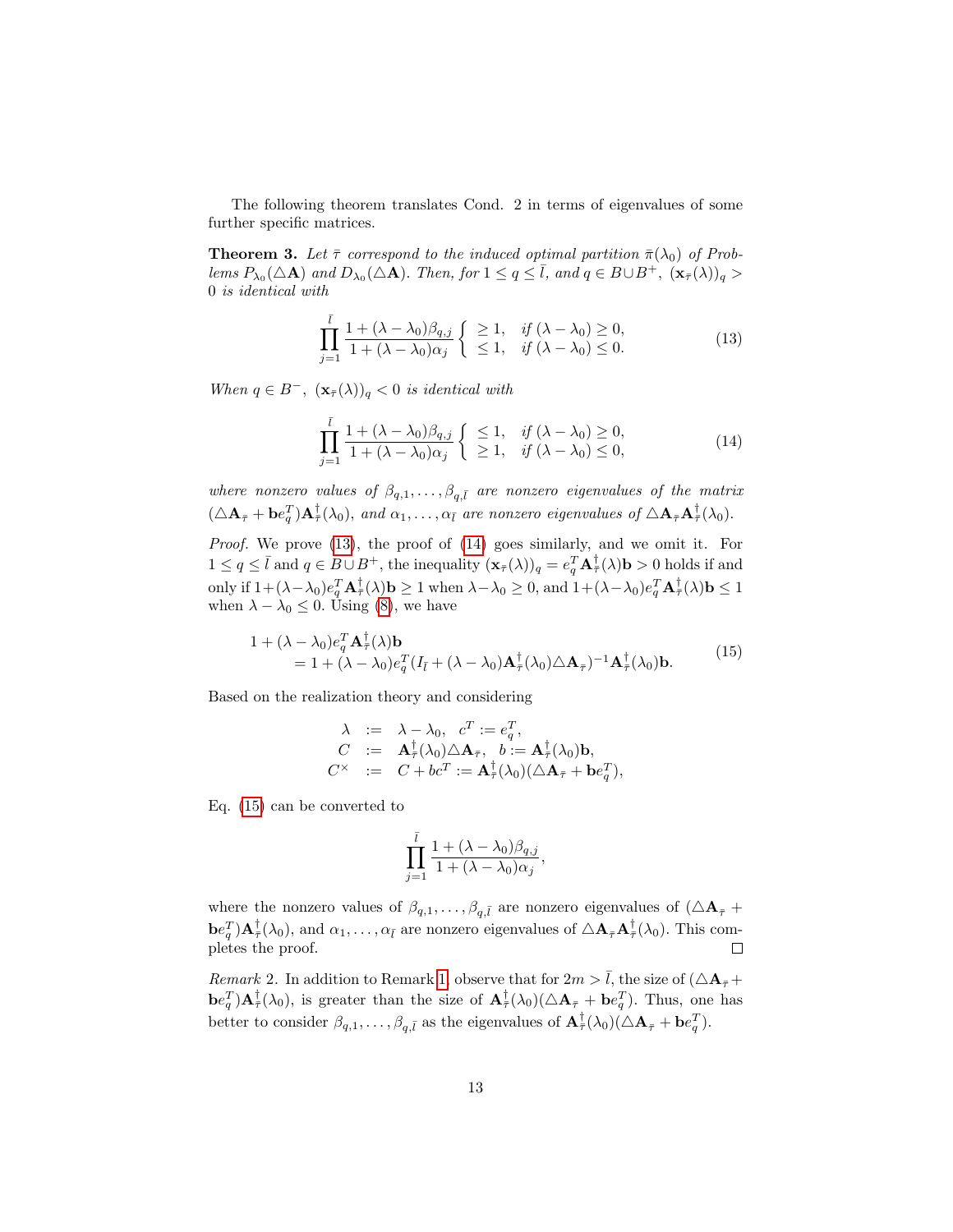Analogous to Theorem [3,](#page-12-3) next theorem translates Cond. 3 in terms of eigenvalues of some other specific matrices. Recall that in this theorem functions  $\tau$ and  $\tau'$  are defined as [\(1\)](#page-4-1) for Problem  $P(\triangle A, \triangle b)$ .

<span id="page-13-2"></span>**Theorem 4.** Let  $\bar{\pi}(\lambda_0)$  be the induced optimal partition of Problems  $P_{\lambda_0}(\Delta \mathbf{A})$ and  $D_{\lambda_0}(\triangle \mathbf{A})$ . For  $p \in \text{Range}(\tau')$ , the inequality  $c_p - c_\tau^T A_\tau^{\dagger}(\lambda) A_p(\lambda) > 0$  is translated as

<span id="page-13-0"></span>
$$
\prod_{j=1}^l \frac{1 + (\lambda - \lambda_0)\gamma_{p,j}}{1 + (\lambda - \lambda_0)\alpha'_j} + \frac{1}{\lambda - \lambda_0} \prod_{j=1}^l \frac{1 + (\lambda - \lambda_0)\delta_{p,j}}{1 + (\lambda - \lambda_0)\alpha'_j} < 1 + \frac{1}{\lambda - \lambda_0} + c_p,
$$

where the nonzero values of  $\alpha'_1, \ldots, \alpha'_l, \gamma_{p,1}, \ldots, \gamma_{p,l}$  and  $\delta_{p,1}, \ldots, \delta_{p,l}$  are nonzero eigenvalues of the matrices  $\triangle A_{\tau} A_{\tau}^{\dagger}(\lambda_0)$ ,  $(\triangle A_{\tau} + \triangle A_p c_{\tau}^T) A_{\tau}^{\dagger}(\lambda_0)$ , and  $(\triangle A_{\tau} +$  $(A_p + \lambda_0 \triangle A_p) c_\tau^T A_\tau^\dagger(\lambda_0)$ , respectively.

*Proof.* Consider the dual constraints of  $D_{\lambda}(\Delta \mathbf{A})$  as

$$
\begin{pmatrix} A^T & \triangle A^T \\ \lambda I_m & -I_m \end{pmatrix} \begin{pmatrix} y \\ w \end{pmatrix} + \begin{pmatrix} s \\ 0 \end{pmatrix} = \begin{pmatrix} c \\ 0 \end{pmatrix}.
$$

Observe that the vector 0 in  $s = \begin{pmatrix} s \\ 0 \end{pmatrix}$ 0 is of dimension m, and  $s = c - A<sup>T</sup>y \triangle A^T w$ . Thus,  $s \geq 0$  is identical with  $s \geq 0$ . Further,  $s \geq 0$  is the feasibility of  $D_{\lambda}(\Delta \mathbf{A})$  which is identical with the optimality of  $P_{\lambda_0}(\Delta \mathbf{A})$ . Thus, one can replace  $\bar{\tau}'$  with  $\tau'$  in Cond. 3. On the other hand,  $\tau$  and  $\tau'$  denote the sets of indices in  $x$  respectively corresponding to positive and zero variables of  $x$ . Thus,  $c_\tau^T A_\tau^{\dagger}(\lambda) A_p(\lambda) - c_p < 0$  can be rewritten as

$$
1+\frac{1}{\lambda-\lambda_0}+c_\tau^TA_\tau^\dagger(\lambda)(A_p+(\lambda-\lambda_0)\triangle A_p+\lambda_0\triangle A_p)<1+\frac{1}{\lambda-\lambda_0}+c_p,
$$

for  $p \in \text{Range}(\tau')$ . Equivalently, as

$$
\begin{split} 1 + (\lambda - \lambda_0) c_\tau^T A_\tau^\dagger(\lambda) \triangle A_p + \frac{1}{\lambda - \lambda_0} (1 + (\lambda - \lambda_0) c_\tau^T A_\tau^\dagger(\lambda) (A_p + \lambda_0 \triangle A_p)) \\ &< 1 + \frac{1}{\lambda - \lambda_0} + c_p. \end{split} \tag{16}
$$

Considering [\(8\)](#page-7-1) and realization theory, [\(16\)](#page-13-0) can be reworded as

$$
\prod_{j=1}^{l} \frac{1 + (\lambda - \lambda_0)\gamma_{p,j}}{1 + (\lambda - \lambda_0)\alpha'_{j}} + \frac{1}{\lambda - \lambda_0} \prod_{j=1}^{l} \frac{1 + (\lambda - \lambda_0)\delta_{p,j}}{1 + (\lambda - \lambda_0)\alpha'_{j}} < 1 + \frac{1}{\lambda - \lambda_0} + c_p,
$$

where  $\alpha'_{j}, \gamma_{p,j}$  and  $\delta_{p,j}, j = (1, \ldots, l)$  are as stated. The proof is complete.

<span id="page-13-1"></span>Remark 3. For  $m > l$ , one has better to consider  $\alpha'_{j}, \gamma_{p,j}$  and  $\delta_{p,j}, j = (1, \ldots, l)$ as the eigenvalues of  $A_{\tau}^{\dagger}(\lambda_0) \triangle A_{\tau}$ ,  $A_{\tau}^{\dagger}(\lambda_0) (\triangle A_{\tau} + \triangle A_p c_{\tau}^T)$  and  $A_{\tau}^{\dagger}(\lambda_0) (\triangle A_{\tau} +$  $(A_p + \lambda_0 \triangle A_p) c_\tau^T$ , respectively.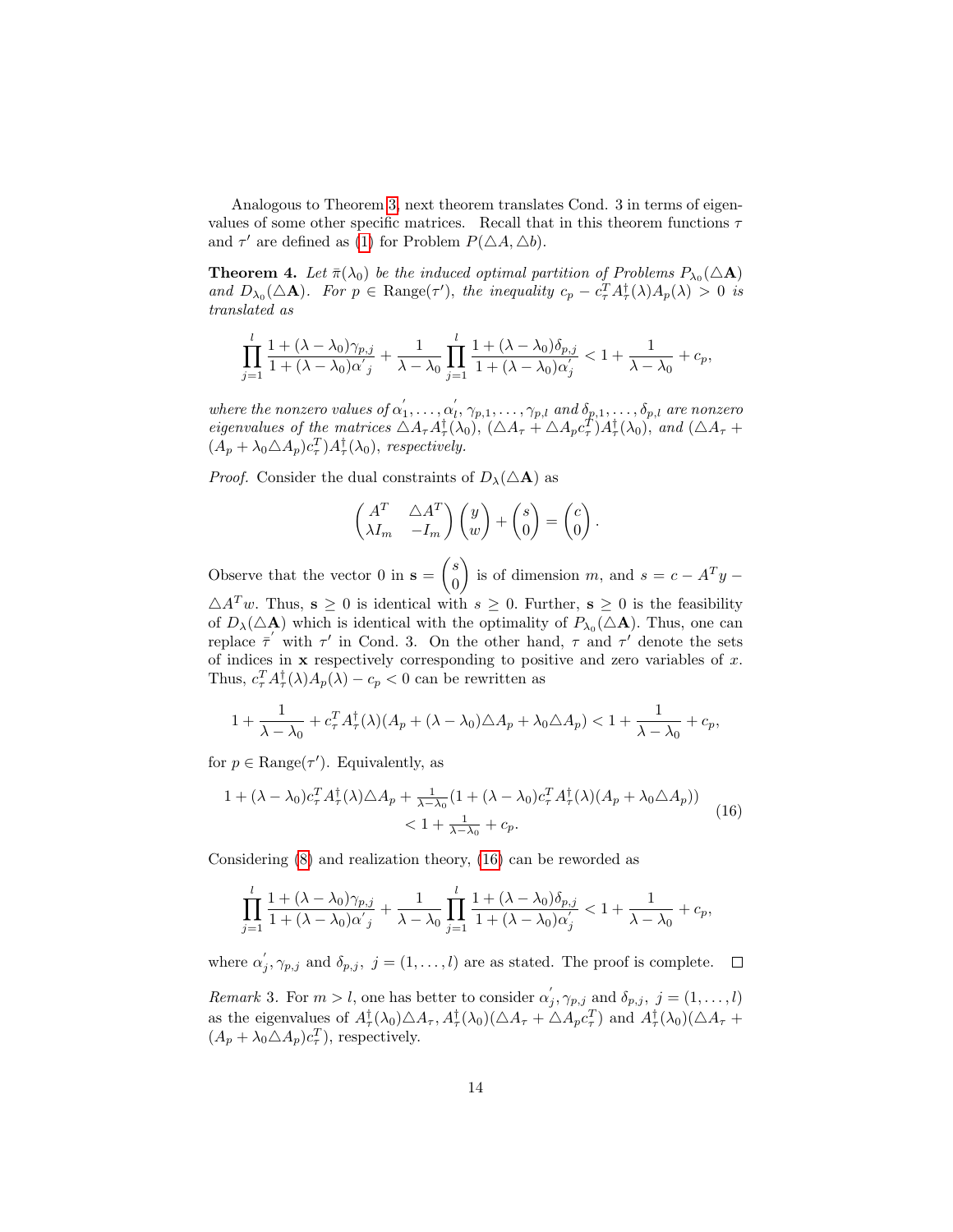#### 5 Closed form of the optimal value function

Without loss of generality, let  $\bar{l} > 2m$ . In the sequel, the representation of the optimal value function  $Z(\lambda)$  is derived.

**Theorem 5.** Let Cond.s 1-3 satisfy for a fixed  $\lambda \in \Lambda$ . The representation of the optimal value function  $Z(\lambda)$  is

<span id="page-14-1"></span>
$$
Z(\lambda) = \frac{1}{\lambda - \lambda_0} \prod_{j=1}^{\bar{l}} \frac{1 + (\lambda - \lambda_0)\alpha_j^{\times}}{1 + (\lambda - \lambda_0)\alpha_j} - 1, \qquad (17)
$$

 $\Box$ 

where the nonzero values  $\alpha_1^{\times}, \ldots, \alpha_l^{\times}$  are nonzero eigenvalues of the matrix  $(\Delta A_{\bar{\tau}}+ \mathbf{b}\mathbf{c}^T_{\bar{\tau}})\mathbf{A}^\dagger_{\bar{\tau}}(\lambda_0)$  and nonzero values of  $\alpha_1,\ldots,\alpha_{\bar{l}}$  are nonzero eigenvalues of the matrix  $\Delta \mathbf{A}_{\bar{\tau}} \mathbf{A}_{\bar{\tau}}^{\dagger}(\lambda_0)$ ..

*Proof.* It is clear that  $Z(\lambda) = \mathbf{c}_{\bar{\tau}}^T \mathbf{x}_{\bar{\tau}}(\lambda) = \mathbf{c}_{\bar{\tau}}^T \mathbf{A}_{\bar{\tau}}^{\dagger}(\lambda) \mathbf{b}$ . Considering [\(8\)](#page-7-1) and realization theory, it holds

$$
1 + (\lambda - \lambda_0)Z(\lambda) = 1 + (\lambda - \lambda_0)\mathbf{c}_{\bar{\tau}}^T (I_{\bar{t}} + (\lambda - \lambda_0)\mathbf{A}_{\bar{\tau}}^{\dagger}(\lambda_0)\triangle \mathbf{A}_{\bar{\tau}})^{-1}\mathbf{A}_{\bar{\tau}}^{\dagger}(\lambda_0)\mathbf{b}
$$
  
= 
$$
\prod_{j=1}^{\bar{t}} \frac{1 + (\lambda - \lambda_0)\alpha_j^{\times}}{1 + (\lambda - \lambda_0)\alpha_j}.
$$

Thus,

$$
Z(\lambda) = \frac{1}{\lambda - \lambda_0} \prod_{j=1}^{\overline{l}} \frac{1 + (\lambda - \lambda_0)\alpha_j^{\times}}{1 + (\lambda - \lambda_0)\alpha_j} - 1
$$

where  $\alpha_1^{\times}, \ldots, \alpha_{\bar{l}}^{\times}$  and  $\alpha_1, \ldots, \alpha_{\bar{l}}$  are as stated.

Corollary 2. In the spacial case  $\bar{l} = 2m$ , the closed form of the optimal value function is

$$
Z(\lambda) = \frac{1}{\lambda - \lambda_0} \prod_{j=1}^{2m} \frac{1 + (\lambda - \lambda_0)\alpha_j^{\times}}{1 + (\lambda - \lambda_0)\alpha_j} - 1,
$$

where  $\alpha_1^{\times}, \ldots, \alpha_{2m}^{\times}$  are eigenvalues of  $\mathbf{A}_{\bar{\tau}}^{-1}(\lambda_0)(\Delta \mathbf{A}_{\bar{\tau}} + \mathbf{b}\mathbf{c}_{\bar{\tau}}^T)$  and  $\alpha_1, \ldots, \alpha_{2m}$ are eigenvalues of  $\mathbf{A}_{\bar{\tau}}^{-1}(\lambda_0) \triangle \mathbf{A}_{\bar{\tau}}$ .

Remark 4. Similar to Remarks [1-](#page-11-3)[3,](#page-13-1) for  $2m > \overline{l}$ , one has better to consider  $\alpha_1^{\times}, \ldots, \alpha_{\bar{l}}^{\times}$  and  $\alpha_1, \ldots, \alpha_{\bar{l}}$  as the eigenvalues of the matrices  $\mathbf{A}_{\bar{\tau}}^{\dagger}(\lambda_0)(\triangle \mathbf{A}_{\bar{\tau}} + \triangle \mathbf{A}_{\bar{\tau}}^{\dagger})$  $\mathbf{bc}^T_{\bar{\tau}}$  and  $\mathbf{A}_{\bar{\tau}}^{\dagger}(\lambda_0) \triangle \mathbf{A}_{\bar{\tau}}$ , respectively.

### <span id="page-14-0"></span>6 Finding all transition and change points

The following computational algorithm is devised to find all transition and change points of Problem  $P_{\lambda}(\Delta \mathbf{A})$  in  $\mathbb{R}^+$ . All induced invariancy intervals are identified by these points. The inputs of this algorithm is the perturbing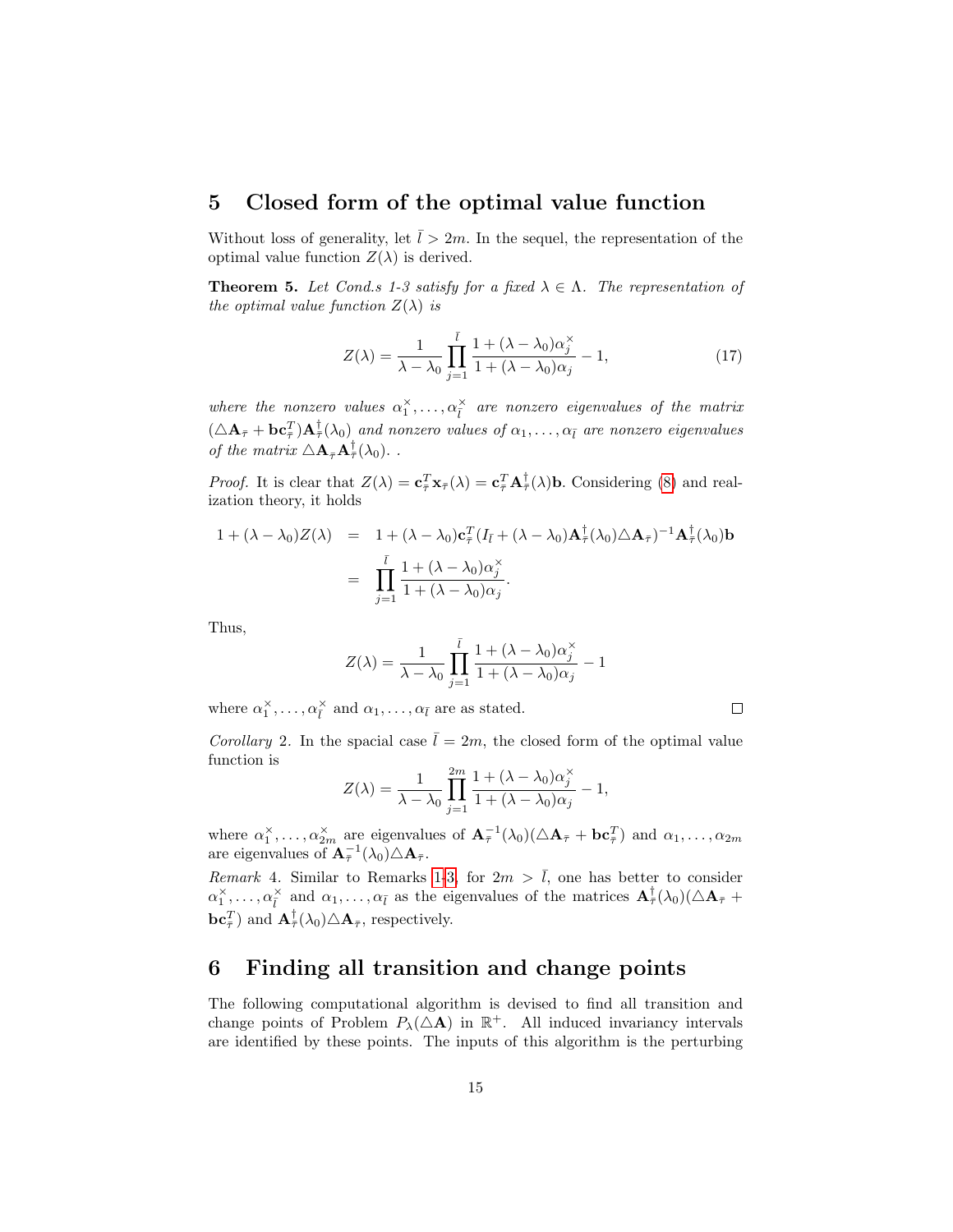direction  $(\triangle A, \triangle b)$  in addition to the fixed data A, b and c. After finding a transition point or a change point, the algorithm needs to select a point in the next immediate right invariancy interval as close as possible to the aforementioned identified point. This selection could be carried out by adding  $\epsilon > 0$  to the identified transition or change point. The output of this algorithm is the point  $\bar{\lambda}_i$  and  $\underline{\lambda}_i$  while it is expected that  $\bar{\lambda}_i$  =  $\underline{\lambda}_{i+1}$ . These points are transition or change points when the associated problems in these points have optimal solutions. Distinguishing between transition points and change points can be carried out using the induced optimal partitions at their immediate adjacent intervals. The algorithm consists of the following steps.

Step 0: Let  $i = 0, \lambda_i = 0$ .

- **Step 1:** Solve Problems  $P_{\lambda_i}(\Delta \mathbf{A})$  and  $P_{\lambda_i+\epsilon}(\Delta \mathbf{A})$ , and identify  $\bar{\pi}(\lambda_i)$  and  $\bar{\pi}(\lambda_i+\epsilon_i)$  $\epsilon$ ), respectively. If  $P_{\lambda_i+\epsilon}(\Delta \mathbf{A})$  is infeasible or unbounded then stop.  $\lambda_i$  is a transition or change point
- **Step 2:** If  $\bar{\pi}(\lambda_i) \neq \bar{\pi}(\lambda_i + \epsilon)$ , then  $\lambda_i$  is a transition or change point. Let let  $\underline{\lambda}_i = \bar{\lambda}_i = 0, \ i = i+1, \ \lambda_i := \bar{\lambda}_i + \epsilon.$
- **Step 3:** Find interval  $(\underline{\lambda}_i, \overline{\lambda}_i)$  as the intersection of the obtained intervals in Theorems [2,](#page-11-4) [3,](#page-12-3) and [4](#page-13-2) for Problem  $P_{\lambda_i}(\Delta \mathbf{A})$ .
- **Step 4:** If  $\bar{\lambda}_i = \infty$  stop, otherwise solve  $P_{\bar{\lambda}_i}(\triangle \mathbf{A})$ . If this problem is unbounded or infeasible, stop. Otherwise, identify  $\bar{\pi}(\bar{\lambda}_i)$ . Set  $\lambda_{i+1} := \bar{\lambda}_i + \epsilon, i := i+1$
- **Step 5:** Solve Problem  $P_{\lambda_i}(\Delta \mathbf{A})$ . If this problem is infeasible or unbounded, then stop. Otherwise, identify  $\bar{\pi}(\lambda_i)$  and go to **Step 3**.

Remark 5. To find the induced optimal invariancy intervals and transition or change points to the left of  $\lambda_0 = 0$ , one can replace  $\epsilon < 0$  and substitutes  $\overline{\lambda}$ with  $\lambda$  in Steps 2 and 4 of the algorithm. This algorithm terminates in a finite number of iterations since the number of induced optimal partitions is finite.

# <span id="page-15-0"></span>7 Illustrative Examples

In this section, two concrete examples are designed to clarify the approach. In these examples, we set  $\epsilon = 0.1$ . The first example is an instance that includes a point which is both transition and change point.

<span id="page-15-2"></span>Example 1. Consider the following problem

<span id="page-15-1"></span>
$$
\min \quad -x_1 - x_2\ns.t. \quad (1 + \lambda)x_1 + (1 - \lambda)x_2 + x_3 = 1 + \lambda\nx_1, x_2, x_3 \ge 0,
$$

where  $t \in \mathbb{R}$  is the parameter. This problem can be rewritten as

$$
\min \quad -x_1 - x_2\ns.t. \quad x_1 + x_2 + x_3 + \lambda(x_1 - x_2 - 1) = 1\nx_1, x_2, x_3 \ge 0.
$$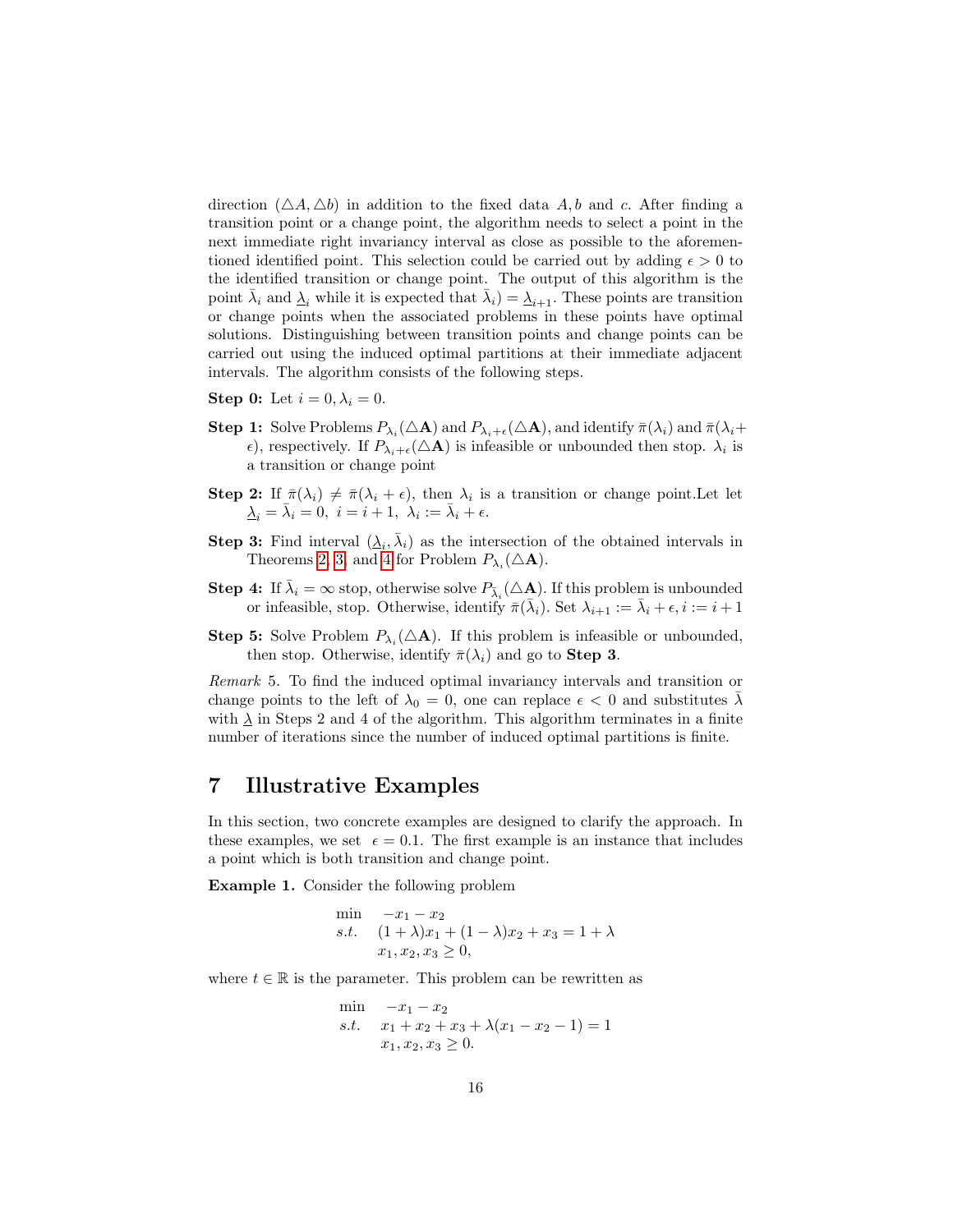By considering  $x_4 = x_1 - x_2 - 1$ , this problem is equivalent with

$$
\begin{array}{ll}\n\text{min} & -x_1 & -x_2 \\
\text{s.t.} & x_1 & +x_2 & +x_3 & +\lambda x_4 & = 1 \\
& x_1 & -x_2 & -x_4 & = 1 \\
& x_1, \quad x_2, \quad x_3, \ge 0,\n\end{array}\n\tag{18}
$$

in which only the coefficient matrix is perturbed. To be clear

$$
\mathbf{c} = \begin{pmatrix} -1 \\ -1 \\ 0 \\ 0 \end{pmatrix}, \mathbf{A} = \begin{pmatrix} 1 & 1 & 1 & 0 \\ 1 & -1 & 0 & -1 \end{pmatrix}, \triangle \mathbf{A} = \begin{pmatrix} 0 & 0 & 0 & 1 \\ 0 & 0 & 0 & 0 \end{pmatrix}, \mathbf{b} = \begin{pmatrix} 1 \\ 1 \end{pmatrix}.
$$

In the first iteration of the algorithm, when  $\lambda_0 = 0$  and  $\lambda_1 = 0.1$ , implementation of Step 1 reveals the induced primal-dual optimal solution of Problem [\(18\)](#page-15-1) as

$$
\mathbf{x}^*(0) = (0.56, 0.44, 0, -0.88), \mathbf{y}^*(0) = (-1, 0), \mathbf{s}^*(0) = (0, 0, 1, 0)
$$

 $\mathbf{x}^*(0.1) = (0, 1.22, 0, -2.22), \mathbf{y}^*(0.1) = (-1.11, -0.11), \mathbf{s}^*(0.1) = (0.22, 0, 1.11, 0).$ Corresponding induced optimal partitions are

 $B(0) = \{1, 2\}, B^+(0) = \emptyset, B^-(0) = \{4\}, N(0) = \{3\}, N^0(0) = \emptyset,$ 

 $B(0.1) = \{2\}, B^+(0.1) = \emptyset, B^-(0.1) = \{4\}, N(0.1) = \{1, 3\}, N^0(0.1) = \emptyset.$ 

By Step 2,  $\lambda_0 = 0$  is as a transition or change point. From Step 3, the corresponding invariancy interval containing  $\lambda_0 = 0.1$ , is  $(0, 1)$ , and  $\bar{\lambda}_1 = 1$ . Since Problem [\(18\)](#page-15-1) at this point is unbounded, the algorithm is terminated at step 4.

This algorithm can be applied to find the invariancy intervals to the left of  $\lambda_0 = 0$ . The immediate right invariancy interval is (-1,0), while Problem [\(18\)](#page-15-1) at  $\lambda = -1$  is unbounded.

The results are reported in Table [1](#page-16-0) which includes the induced optimal partition invariancy intervals and corresponding induced optimal partitions. Representation of the optimal value function on these intervals are identified using [\(17\)](#page-14-1) and appeared at the last column. Fig. [1](#page-17-0) depicts the optimal value function on these intervals.

<span id="page-16-0"></span>

| Ind. Inv. Int. |             |   |                |           | ΔU | ZΙ    |
|----------------|-------------|---|----------------|-----------|----|-------|
| $-1,0$         |             | Ø | Ø              | 2,3       | 4  |       |
|                | 1, 2        | Ø | 4              | {3}       | e  |       |
| (0, 1)         | $ 2\rangle$ | Ø | 4 <sup>1</sup> | $\{1,3\}$ | Ø  | . + ۰ |

Table 1: Induced invariancy intervals, induced optimal partitions and optimal value function in Example [1.](#page-15-2)

As reflected in Table [1,](#page-16-0) domain of the optimal value function is the open interval  $(-1, 1)$ . It is continuous at point  $\lambda = 0$ , but fails to be continuous or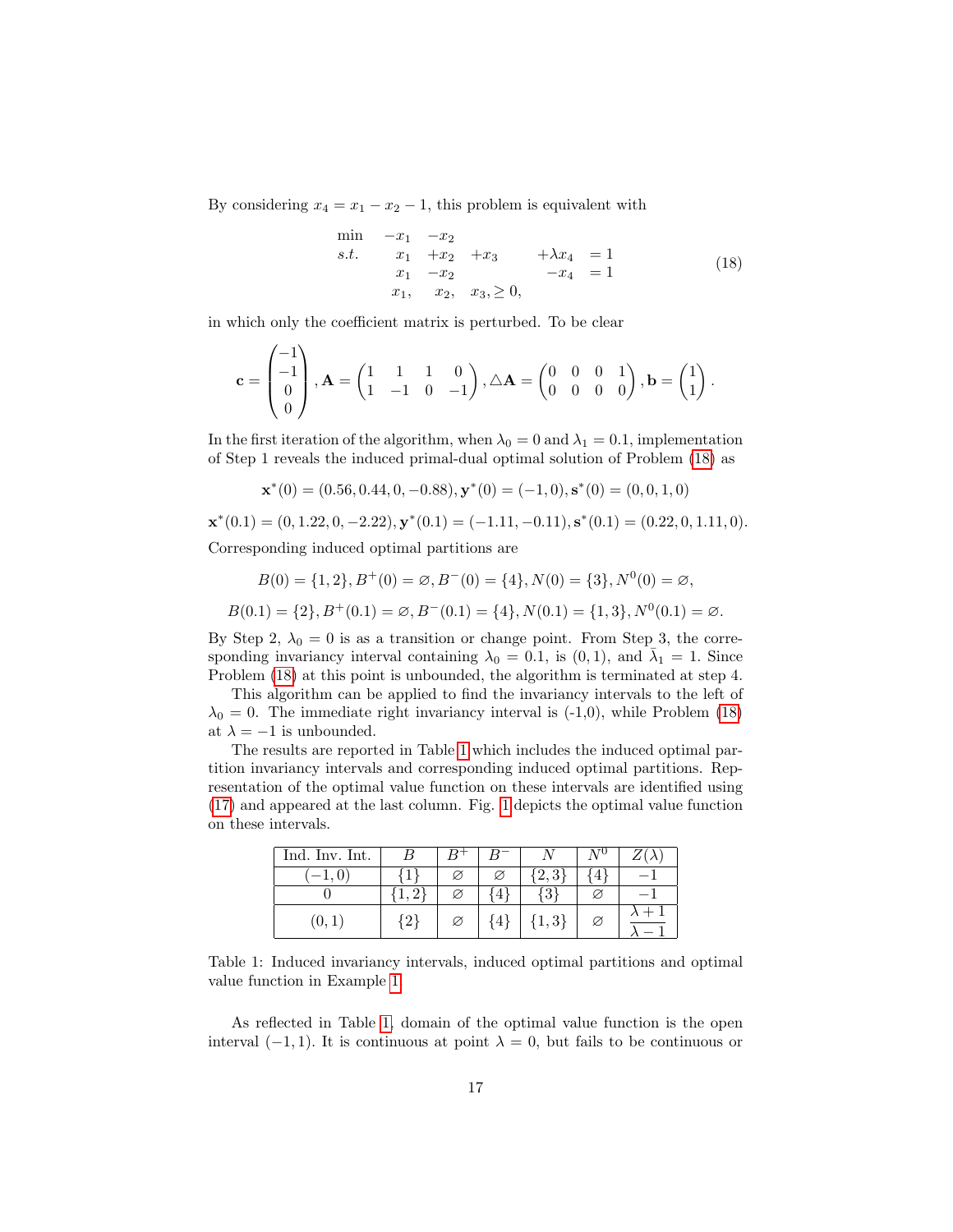even defined at the end points. Observe that when one passes from  $\lambda = 0$ to each neighboring interval, an index from B moves to N. Thus  $\lambda = 0$  is a transition point. Further, moving from the interval  $(-1, 0)$  to 0, not only B and N exchanges the index 2, but also  $B^-$  and  $N^0$  exchanges the index 4. Thus  $\lambda = 0$  is a change point, too.

<span id="page-17-0"></span>

Figure 1: The optimal value function  $Z(\lambda)$  of Example [1.](#page-15-2)

The following example contains a change point where in its neighborhoods, the representation of the optimal value function dose not change.

<span id="page-17-1"></span>Example 2. Assume the following problem

$$
\begin{array}{ll}\n\min & -x_1 - x_2 \\
s.t. & tx_1 + (1 + \lambda)x_2 + x_3 = 1 + 2\lambda \\
(1 - \lambda)x_1 + (1 - 2\lambda)x_2 + x_4 = 1 - \lambda \\
x_1, x_2, x_3, x_4 \ge 0,\n\end{array}
$$

where  $t \in \mathbb{R}$  is the parameter. One can rewrite this problem as

min  $-x_1$   $-x_2$ s.t.  $+x_2 + x_3 +\lambda(x_1 + x_2 - 2) = 1$  $x_1$  +x<sub>2</sub> +  $x_4$  +  $\lambda(-x_1 - 2x_2 + 1) = 1$  $x_1, x_2, x_3, x_4 \geq 0.$ 

Substitution of  $x_5 = x_1 + x_2 - 2$  and  $x_6 = -x_1 - 2x_2 + 1$ , results to

$$
\begin{array}{llll}\n\min & -x_1 & -x_2 \\
s.t. & & x_2 & +x_3 & +\lambda x_5 & = 1 \\
& x_1 & +x_2 & +x_4 & +\lambda x_6 & = 1 \\
& x_1 & +x_2 & -x_5 & = 2 \\
& -x_1 & -2x_2 & -x_6 & = -1 \\
& x_1, & x_2, & x_3, & x_4 \ge 0,\n\end{array}
$$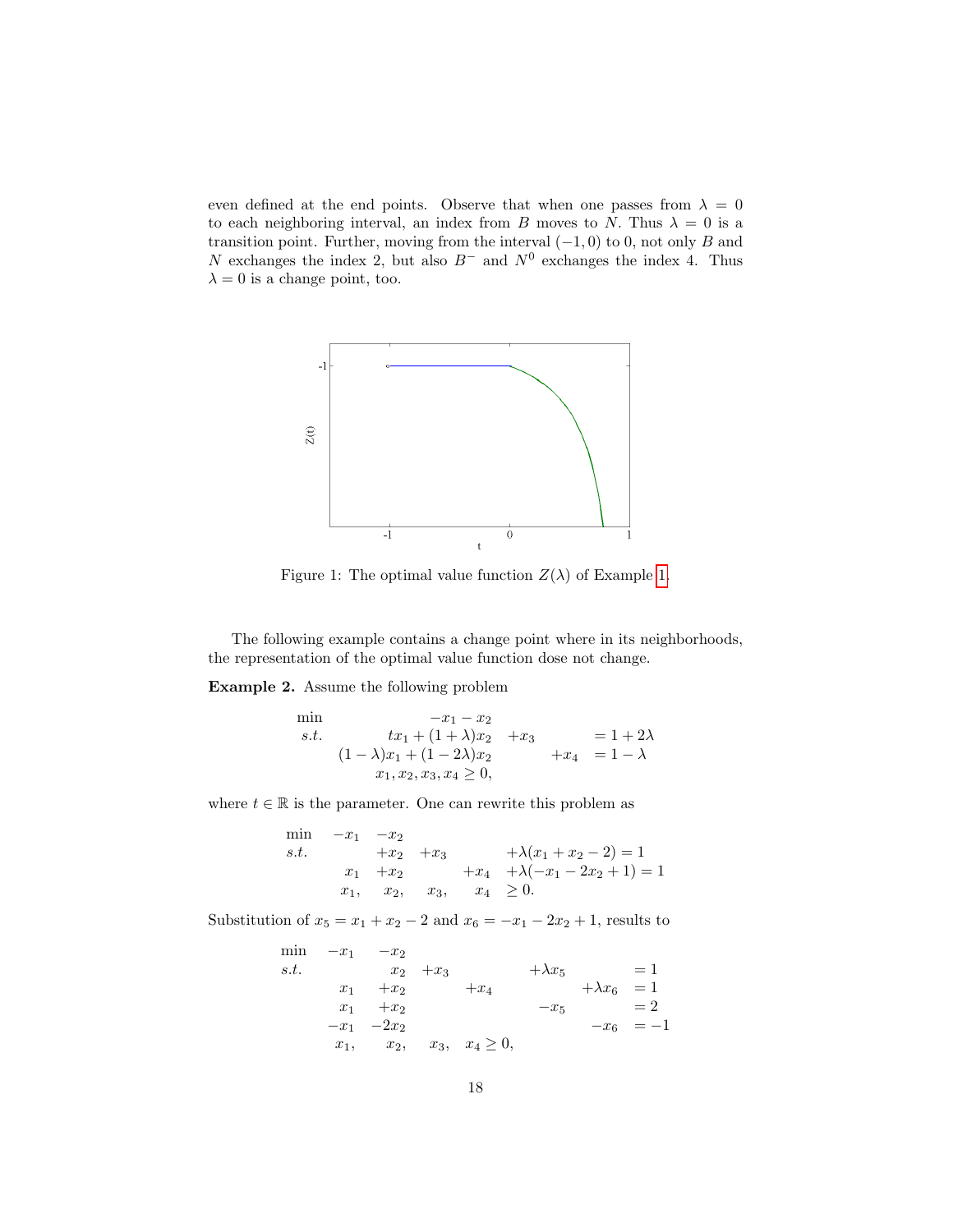To be clear

$$
\mathbf{c} = \begin{pmatrix} -1 \\ -1 \\ 0 \\ 0 \\ 0 \end{pmatrix}, \mathbf{A} = \begin{pmatrix} 0 & 1 & 1 & 0 & 0 & 0 \\ 1 & 1 & 0 & 1 & 0 & 0 \\ 1 & 1 & 0 & 0 & -1 & 0 \\ -1 & -2 & 0 & 0 & 0 & -1 \end{pmatrix},
$$

$$
\Delta \mathbf{A} = \begin{pmatrix} 0 & 0 & 0 & 0 & 1 & 0 \\ 0 & 0 & 0 & 0 & 0 & 1 \\ 0 & 0 & 0 & 0 & 0 & 0 \\ 0 & 0 & 0 & 0 & 0 & 0 \end{pmatrix}, \mathbf{b} = \begin{pmatrix} 1 \\ 1 \\ 2 \\ -1 \end{pmatrix}.
$$

Table [2](#page-18-0) has a summary of the results and Fig. [2](#page-19-0) denotes the corresponding optimal value function. As this table shows,  $\lambda = 0$  is simultaneously transition and change point, while  $\lambda = -1$  and  $\lambda = 1$  are only transition points. The optimal value function is continuous on them but not differentiable. The point  $\lambda = 0.5$  is a change point, and the optimal value function is continuous and differentiable at this point. The domain of the optimal value function is the closed interval  $[-1, \infty)$  in this example. Here, explicitly, at  $\lambda = 0$ , the indices 2, 3 interchange between B and N, and the index 6 interchanges between  $B^-$  and  $N^0$ . At  $\lambda = 1$ , the indices 2, 4 interchange only between B and N. Approaching from the left to  $\lambda = 0.5$ , the index 5 moves from  $B^-$  to  $N^0$ , and passing from this point it moves to  $B^+$ . As can be seen in the neighborhood of this point, the representation of the optimal value function does not alter. This is a visible display of the difference between a mere transition point and a mere change point.

<span id="page-18-0"></span>

| Ind. Inv. Int. | B             | $B^+$   | $B^-$     | N           | $N^0$   | $Z(\lambda)$              |
|----------------|---------------|---------|-----------|-------------|---------|---------------------------|
| $-1$           | ${1}$         | Ø       | ${5}$     | $\{2,3,4\}$ | ${6}$   | $-1$                      |
| $(-1,0)$       | ${1,3}$       | Ø       | {5}       | $\{2,4\}$   | ${6}$   | $-1$                      |
| $\theta$       | $\{1, 2, 3\}$ | Ø       | $\{5,6\}$ | $\{4\}$     | Ø       | $-1$                      |
| (0, 0.5)       | ${1,2}$       | Ø       | $\{5,6\}$ | $\{3,4\}$   | Ø       | $-1-2\lambda^2$           |
|                |               |         |           |             |         | $\lambda^2 - \lambda + 1$ |
| 0.5            | $\{1,2\}$     | Ø       | ${6}$     | $\{3,4\}$   | $\{5\}$ | $-2$                      |
| (0.5, 1)       | ${1,2}$       | $\{5\}$ | ${6}$     | $\{3,4\}$   | Ø       | $-1-2\lambda^2$           |
|                |               |         |           |             |         | $\lambda^2 - \lambda + 1$ |
| 1              | ${1}$         | ${5}$   | ${6}$     | $\{2,3,4\}$ | Ø       | $-3$                      |
| $(1,\infty)$   | $\{1,4\}$     | ${5}$   | ${6}$     | $\{2,3\}$   | Ø       | $-1-2\lambda$             |
|                |               |         |           |             |         |                           |

Table 2: Invariancy intervals, induced optimal partitions and the optimal value function in Example [2.](#page-17-1)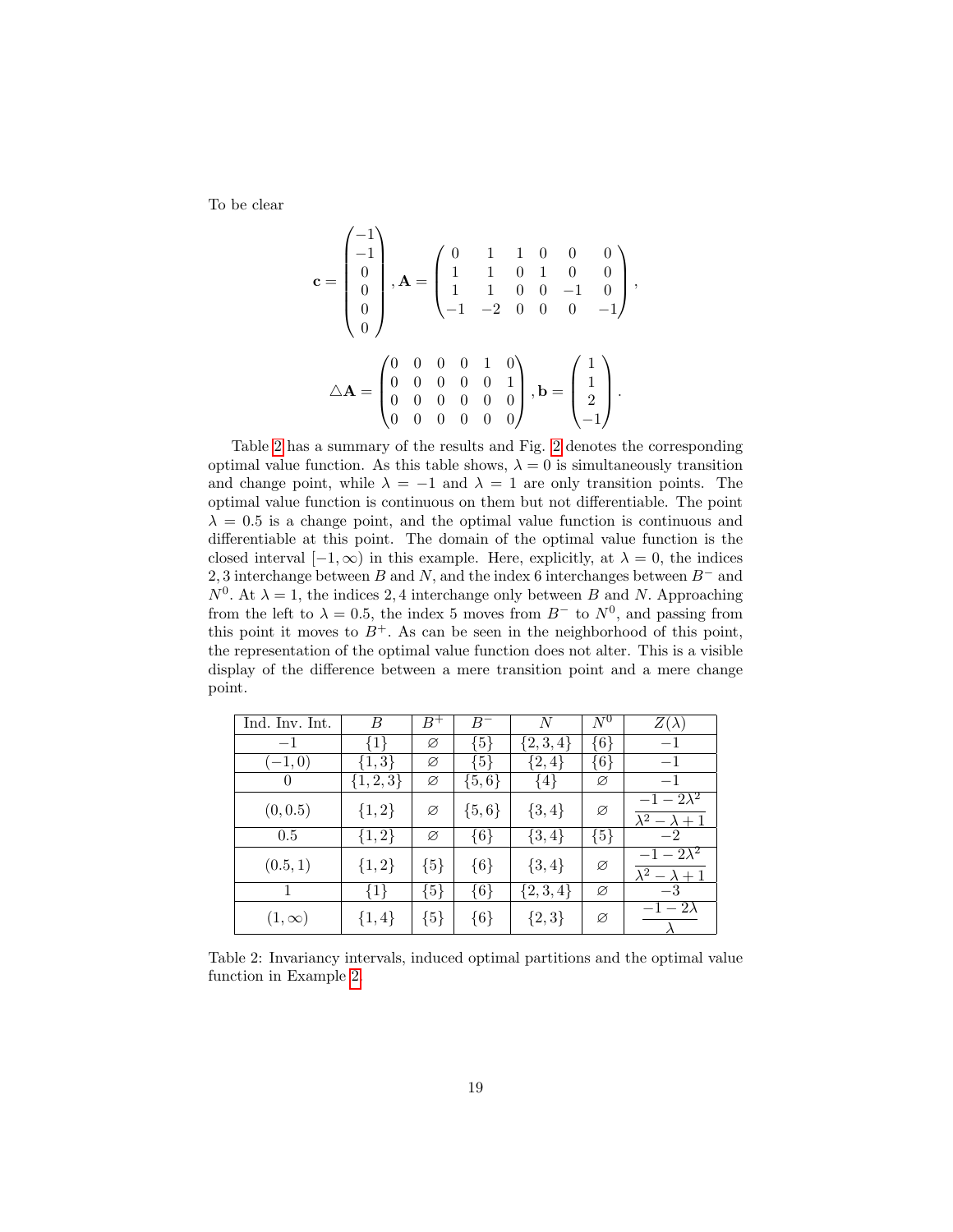<span id="page-19-0"></span>

Figure 2: The optimal value function  $Z(\lambda)$  in Example [2.](#page-17-1)

#### 7.1 Computational results

<span id="page-19-1"></span>In the sequel, the results of executing the methodology on some test problems from Netlib are reported. They are in standard form, and their characteristics are reflected in Table [3.](#page-19-1)

| Name     | Rows | Columns |
|----------|------|---------|
| Afiro    | 27   | 51      |
| Blend    | 74   | 114     |
| Stocfor1 | 117  | 165     |
| Scagr7   | 129  | 185     |

Table 3: Characteristics of test problems

Computations are carried out on Asus FX570UD - FY213, Intel core i7-8550u with 12GB Ram with platform Windows 10 Enterprise. The algorithm has been implemented in MATLAB R2019b using some main standard commands as linprog with the option 'interior-point-legacy', eig, pinv. We used standard commands as infsup, in0, intersect, of version 11 of the interval arithmetic toolbox, INTLAB, for interval computations.

In each parametric Problem  $P(\triangle A, \triangle b)$ ,  $\frac{n}{2}$  $\frac{n}{2}$  elements of  $\triangle A$  are randomly selected and their values are produced by the pseduorandom normal codes of the Matlab. Further, each element of  $\triangle b$  is produced by the uniform distribution from interval [0,3]. Computational results with  $\epsilon = 0.015$  are reported in Table [4.](#page-23-0)

In this table, the first column is the name of problems, the second column is the corresponding convex section of the domain of the optimal value function containing  $\lambda_0 = 0$ . The four consequent columns are the number of detected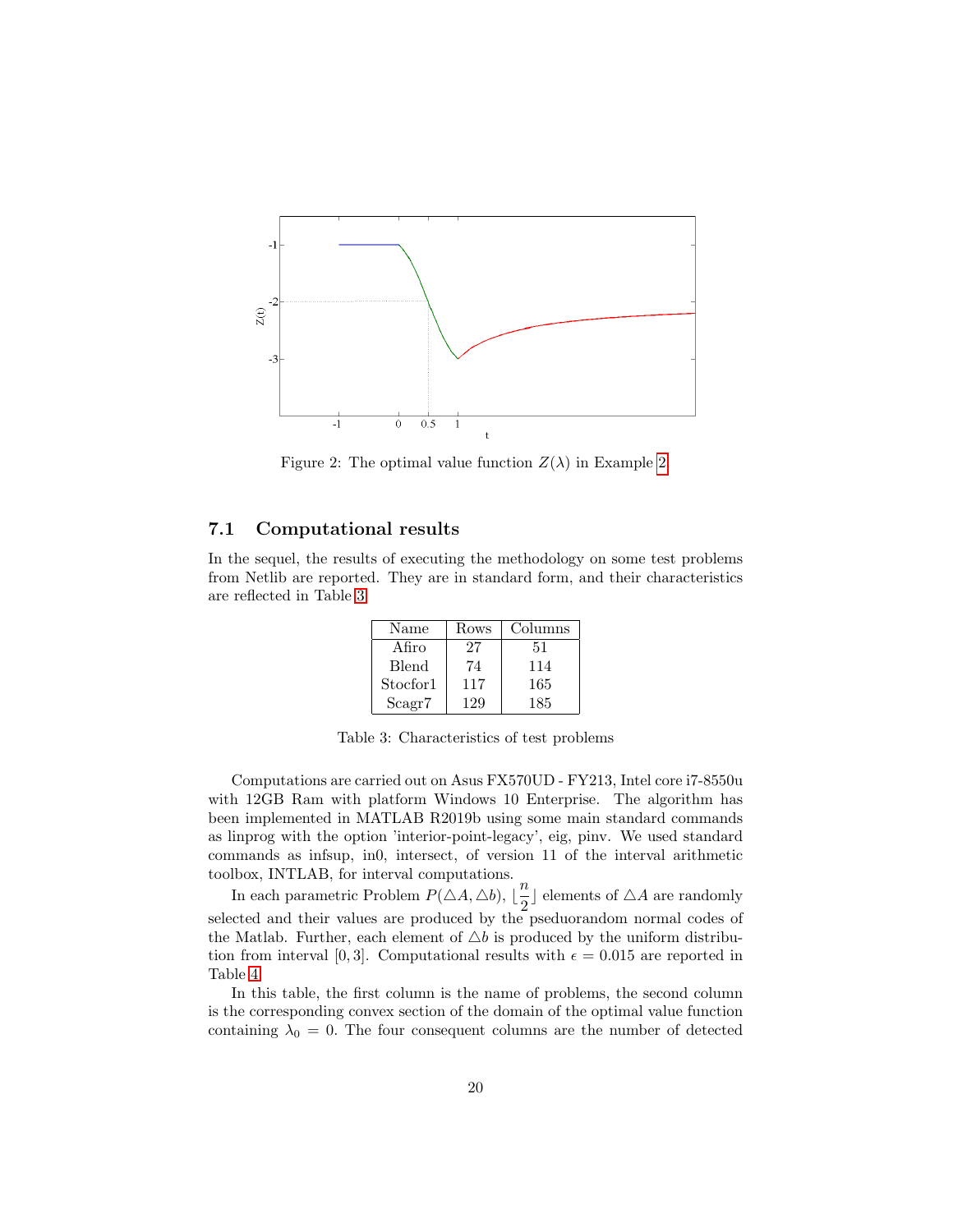invariancy intervals, transition points, change points and those that are both transition and change points. The values in the last column (in CPU time) corresponds to the total times for determining all invarian???? The "min" is the minimum time spent in detection of one of the invariancy intervals. The "mean" is the average consumed time in detection of an invariancy interval.

The "min" ("max") is the minimum (maximum) time spent in detection of all invariancy intervals. The "mean" is the average consumed time in detection of an invariancy interval. The first row is related to the required time to find the eigenvalues of the matrices  $\triangle \mathbf{A}_{\bar{\tau}} \mathbf{A}_{\bar{\tau}}^{\dagger}(\lambda_0)$  (See Theorem [2\)](#page-11-4),  $(\triangle \mathbf{A}_{\bar{\tau}} + \mathbf{b}e_q^T)\mathbf{A}_{\bar{\tau}}^{\dagger}(\lambda_0)$ (See Theorem [3\)](#page-12-3), and  $\triangle A_{\tau}A_{\tau}^{\dagger}(\lambda_0)$ ,  $(\triangle A_{\tau} + \triangle A_{p}c_{\tau}^{T})A_{\tau}^{\dagger}(\lambda_0)$ , and  $(\triangle A_{\tau} + (A_{p} +$  $\lambda_0 \Delta A_p c_\tau^T A_\tau^{\dagger}(\lambda_0)$  (See Theorem [4\)](#page-13-2). The second to fourth rows are the times consumed to determine the intervals satisfying Cond.s 1-3, respectively.

For example, in Afiro, induced invariancy intervals are 44 with 29 points as mere transition points, 3 points as mere change points, and 11 points as both transition and change points. In the last column, 4151 is the total time for determining all invariancy intervals. The values 0.013, 0.016, and 0.021 are respectively, related to min, mean, and max of the required time to find the eigenvalues of some specific matrices in Theorems [2,](#page-11-4) [3,](#page-12-3) and [4.](#page-13-2) The values (0.240 , 0.585 , 0.829), (37.205, 64.131, 92.316), and (18.762, 29.608, 36.888) are respectively, related to min, mean, and max of the times consumed to determine the intervals satisfying Cond.s 1-3, respectively.

As Tables [3](#page-19-1) and [4](#page-23-0) show, the computation time increases as the size of the problem increases. However, this is not a general rule. For example, the problem Stocfor1 only revealed one invariancy interval (−0.011, 0.012) for several random selections of  $\Delta A$  and  $\Delta b$ ; and the total CPU time was almost less than 700 Sec.Furthermore, these results show that the time required to determine an interval satisfying Cond. 2, is as least as the two-thirds of the total time.

In order to analyse the effect of  $\epsilon$  on the number of detected invariancy intervals, the behavior of Afiro is investigated and the results are denoted in Table [5](#page-24-0) for  $\epsilon = 0.005$  up to  $\epsilon = 0.050$  with step size 0.050. As it is depicted in this table, when  $\epsilon$  increases, the total running time for computing the convex domain containing zero would decrease. For example, the total running time for computing the convex invariancy interval  $\Lambda$  for  $\epsilon = 0.015$  and  $\epsilon = 0.020$  is equal to 4151 and 3783, respectively, with the exception at  $\epsilon = 0.020$  and  $\epsilon = 0.025$ . Analogously, as  $\epsilon$  increases, the number of detected invariancy intervals might decrease. This means that some invariancy intervals might be divided into some subintervals by decreasing the value of  $\epsilon$ . For example, the number of invariancy intervals of Problem Afiro for  $\epsilon = 0.015$  and  $\epsilon = 0.020$  are 44 and 41, respectively. The exception is for  $\epsilon = 0.020$  and  $\epsilon = 0.025$  that this number rises from 41 to 42.

### Acknowledgment

We would like to thank Azarbaijan Shahid Madani University for its support.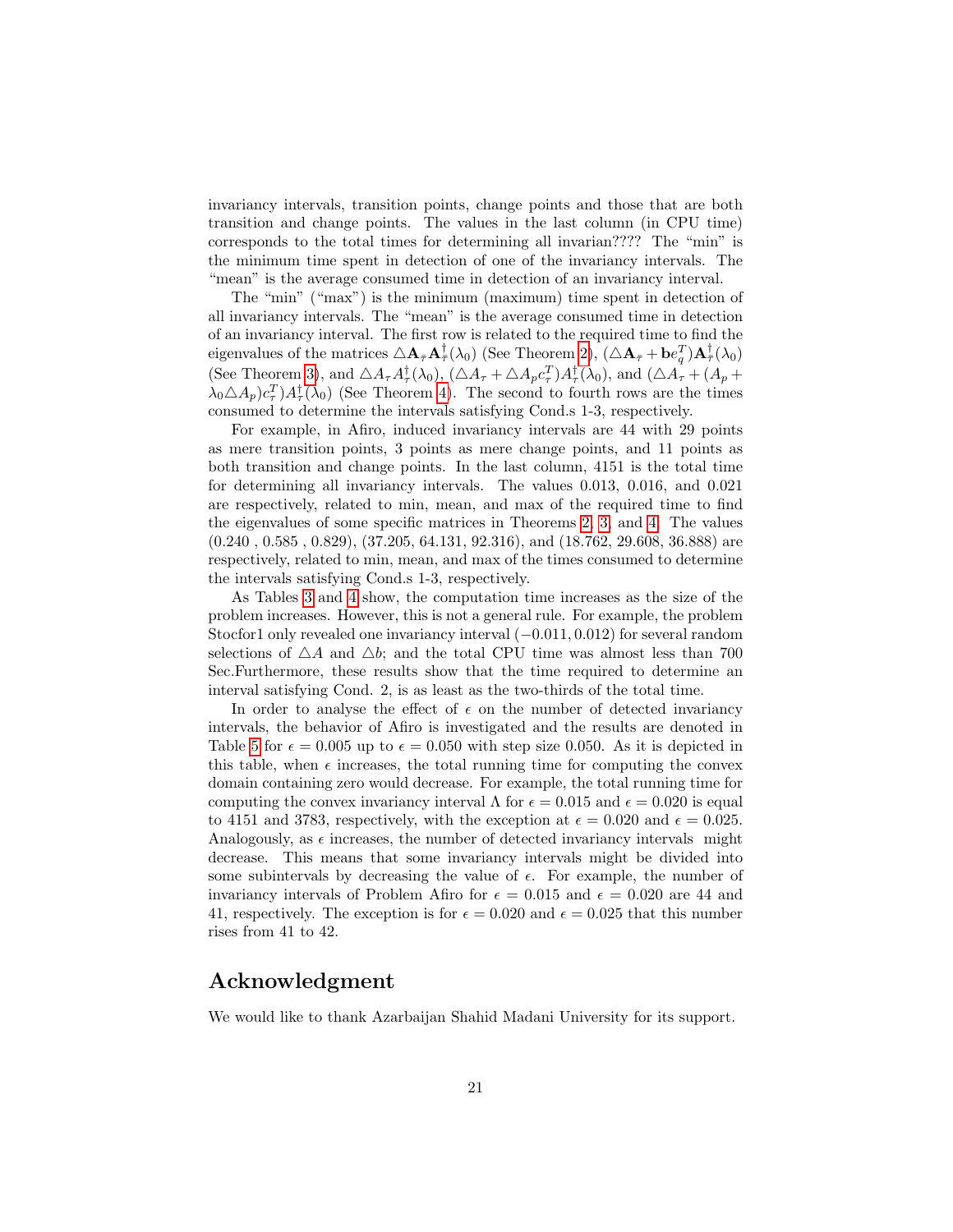# 8 Conclusion

In this paper, we considered a uni-parametric linear program when an identical parameter linearly perturbed the left and the right sides of constraints. The induced optimal partition was defined, and a methodology for identifying the corresponding invariancy interval was provided. It was proved that the optimal value function is fractional on each interval; it is continuous at internal jointing points. A computational algorithm was presented, enabling to find all invariancy intervals. In addition to the traditional concept of the transition point, the concept of change point was also introduced. Examples indicated the validity of the findings. As future work, this study could be conducted for more than one parameter or a uni-parametric linear program when left and right-hand-side of constraints in addition to the objective coefficients were linearly perturbed by an identical parameter, as well as for the case where the perturbation is not linear.

# References

- <span id="page-21-6"></span>[1] H. Bart, I. Gohberg, M. A. Kaashoek, Minimal Fractorization of matrix and operator functions, Operator Theory: Advances and Aplications 1, Birkhäser Verlag, Basel, (1979).
- <span id="page-21-4"></span>[2] A. Ben-Israel, A volume associated with  $m \times n$  matrices, Linear Algebra and its Applications, 167 (1992), pp. 87-111.
- <span id="page-21-3"></span>[3] A. Ben-Israel, and T.N. Greville, Generalized inverses: theory and applications, Springer Science & Business Media 15 (2003).
- <span id="page-21-5"></span>[4] A. Ben-Tal and M. Teboulle, A geometric property of the least squares solution of linear equations, Linear Algebra and its Applications, 139 (1990), pp. 165-170.
- <span id="page-21-7"></span>[5] S. Boyd and L. Vandenberghe, Convex optimization, Econometrica, Cambridge University Press, (2004).
- <span id="page-21-1"></span>[6] V.M. Charitopoulos, L.G. Papageorgiou, and V. Dua, Multi-parametric linear programming under global uncertainty. AIChE Journal  $63$  (9), (2017a. ), pp. 3871-3895 .
- <span id="page-21-0"></span>[7] R. M. Freund, Postoptimal analysis of a linear program under simultaneous changes in matrix coefficients, Mathematical Programming Study, 24 (1985), pp. 1-13.
- <span id="page-21-2"></span>[8] A. Ghaffari Hadigheh and N. Mehanfar, Matrix perturbation and optimal partition invariancy in linear optimization, Asia-Pacific Journal of Operational Research, No. 03, 32 (2015), Pages 17.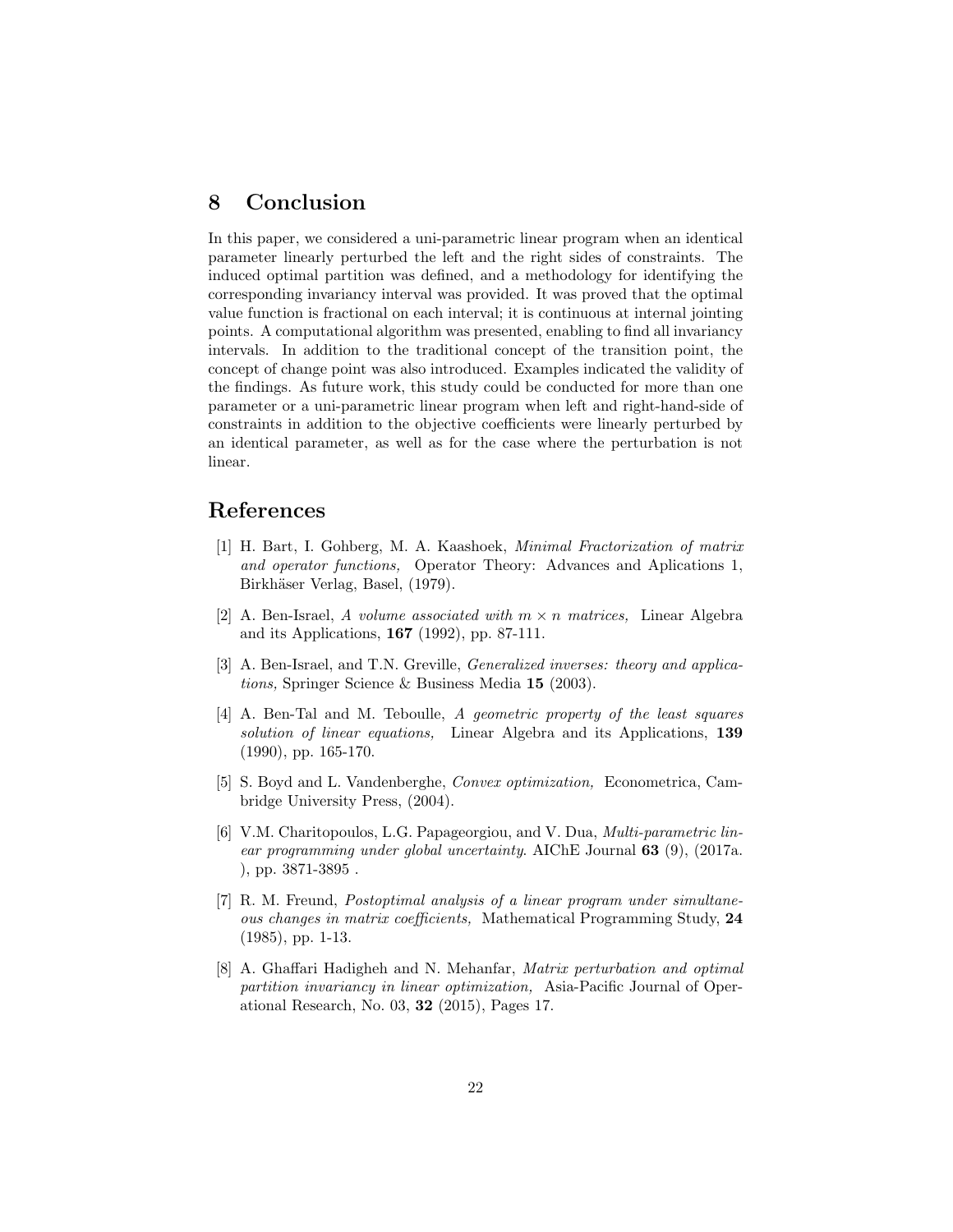- <span id="page-22-5"></span>[9] A. Ghaffari-Hadigheh, O. Romankko, and T. Terlaky, Sensitivity analysis in convex quadratic optimization: Simultaneous perturbation of the objective and right-hand-side vectors, Algorithmic Operations Research 2 (2007), pp. 94-111.
- <span id="page-22-0"></span>[10] A. Goldman, A. Tucker, Theory of linear programming, In H. Kuhn, A. Tucker(eds), Linear Inequalities and Related Systems, Annals of Mathematical Studies, Princeton University Press, Princeton, New Jersey, No. 38, (1956), pp. 53-97.
- <span id="page-22-4"></span>[11] H. Greenberg, Matrix sensitivity analysis from an interior solution of a linear program, INFORMS Journal on Computing, No. 3, 11 (1999), pp. 316-327 .
- [12] H. Greenberg, Simultaneous primal-dual right-hand-side sensitivity analysis from a strictly complementary solution of a linear program, SIAM Journal of optimization 10(2000), pp. 427-442.
- <span id="page-22-6"></span>[13] A. Holder, *Parametric linear programming*, (2010).
- <span id="page-22-3"></span>[14] R. Khalilpour, I.A. Karimi, Parametric optimization with uncertainty on the left-hand-side of linear programs, Comput. Chem. Eng. 60 (2014), pp. 31-40.
- <span id="page-22-1"></span>[15] C. Roos, T. Terlaky, and J. P. Vial, *Interior point methods for linear opti*mization, Springer Science & Business Media, (2005).
- <span id="page-22-2"></span>[16] R. A. Zuidwijk, Linear parametric sensitivity analysis of the constraint coefficient matrix in linear programs, ERIM report series research in management, (2005), pp. 1-10.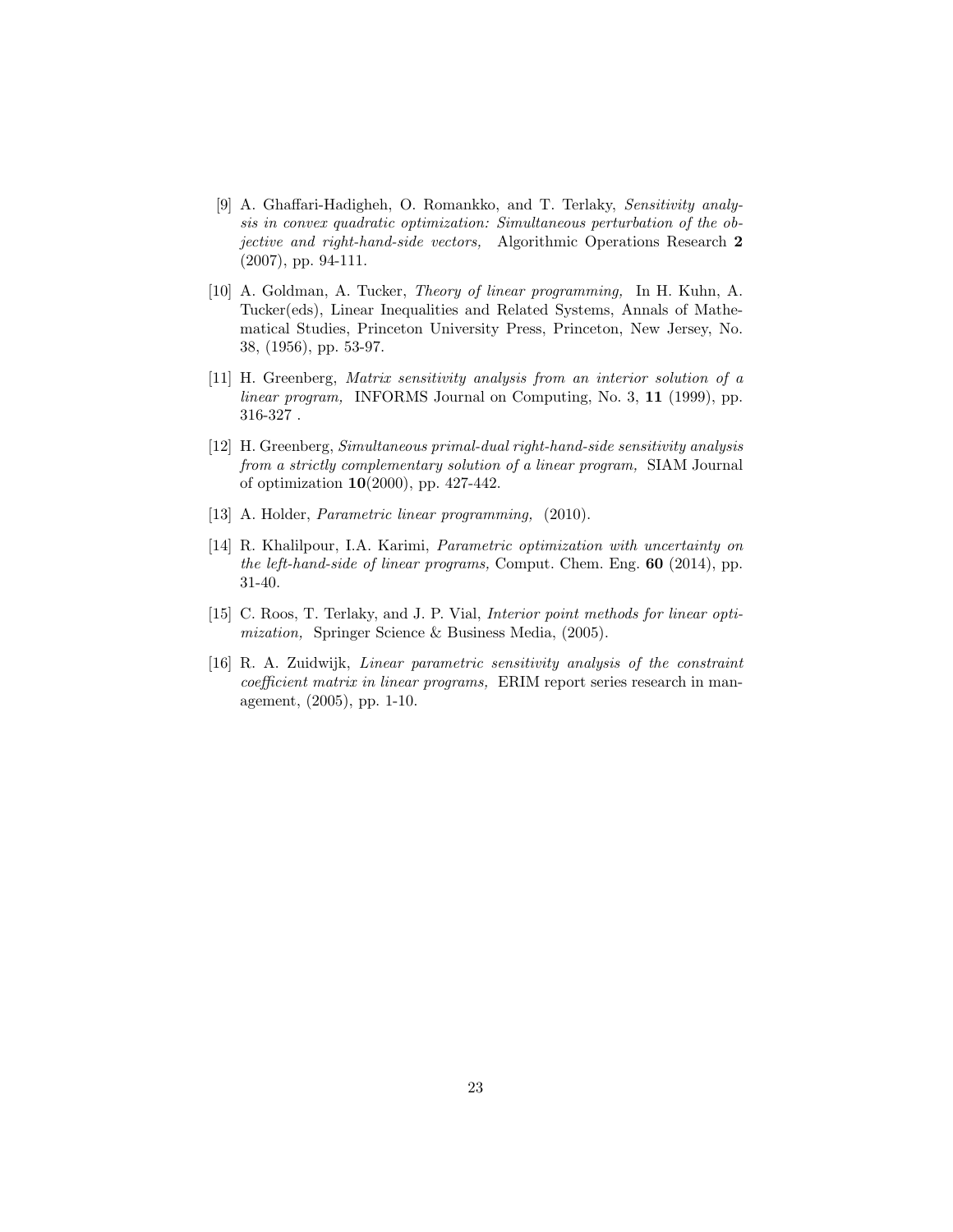<span id="page-23-0"></span>

|                            |                                             | Total                    |       | 4151               |        |        |       | 18935                    |         |         |       | 70189             |        |         |  |
|----------------------------|---------------------------------------------|--------------------------|-------|--------------------|--------|--------|-------|--------------------------|---------|---------|-------|-------------------|--------|---------|--|
| $\mathrm{CPU~time~(Sec.)}$ |                                             | Max                      | 0.021 | 0.829              | 92.316 | 36.888 | 0.545 | 2.665                    | 552.295 | 166.173 | 7.238 | 5.988             | 2687.8 | 882.132 |  |
|                            |                                             | Mean                     | 0.016 | 0.585              | 64.131 | 29.608 | 0.376 | 1.384                    | 428.632 | 126.503 | 2.600 | 2.263             | 1648.3 | 352.202 |  |
|                            |                                             | Min                      | 0.013 | 0.240              | 37.205 | 18.762 | 0.351 | 1.084                    | 287.569 | 94.105  | 2.379 | 1.795             | 959.6  | 214.869 |  |
|                            |                                             | <b>Both</b>              |       |                    |        |        |       |                          |         |         |       |                   |        |         |  |
| No. of detected Ind.       |                                             | Points                   |       | ಌ                  |        |        |       | Z                        |         |         |       |                   |        |         |  |
|                            | $\lceil n v. \rceil$ Trans. $\lceil$ Chang. | Points                   |       | 29                 |        |        |       | $\overline{\mathrm{30}}$ |         |         |       | ವ                 |        |         |  |
|                            |                                             | Int.                     |       | 4                  |        |        |       | 34                       |         |         |       | 35                |        |         |  |
| Convex section             |                                             | of $\Lambda;0\in\Lambda$ |       | $(-3.136, 59.944)$ |        |        |       | $(-0.060, 2.092]$        |         |         |       | $[-0.466, 0.668]$ |        |         |  |
|                            |                                             | Problem                  |       | Afiro              |        |        |       | Blend                    |         |         |       | Scagr7            |        |         |  |

Table 4: Computational results for  $\epsilon=0.015.$ Table 4: Computational results for  $\epsilon = 0.015$ .